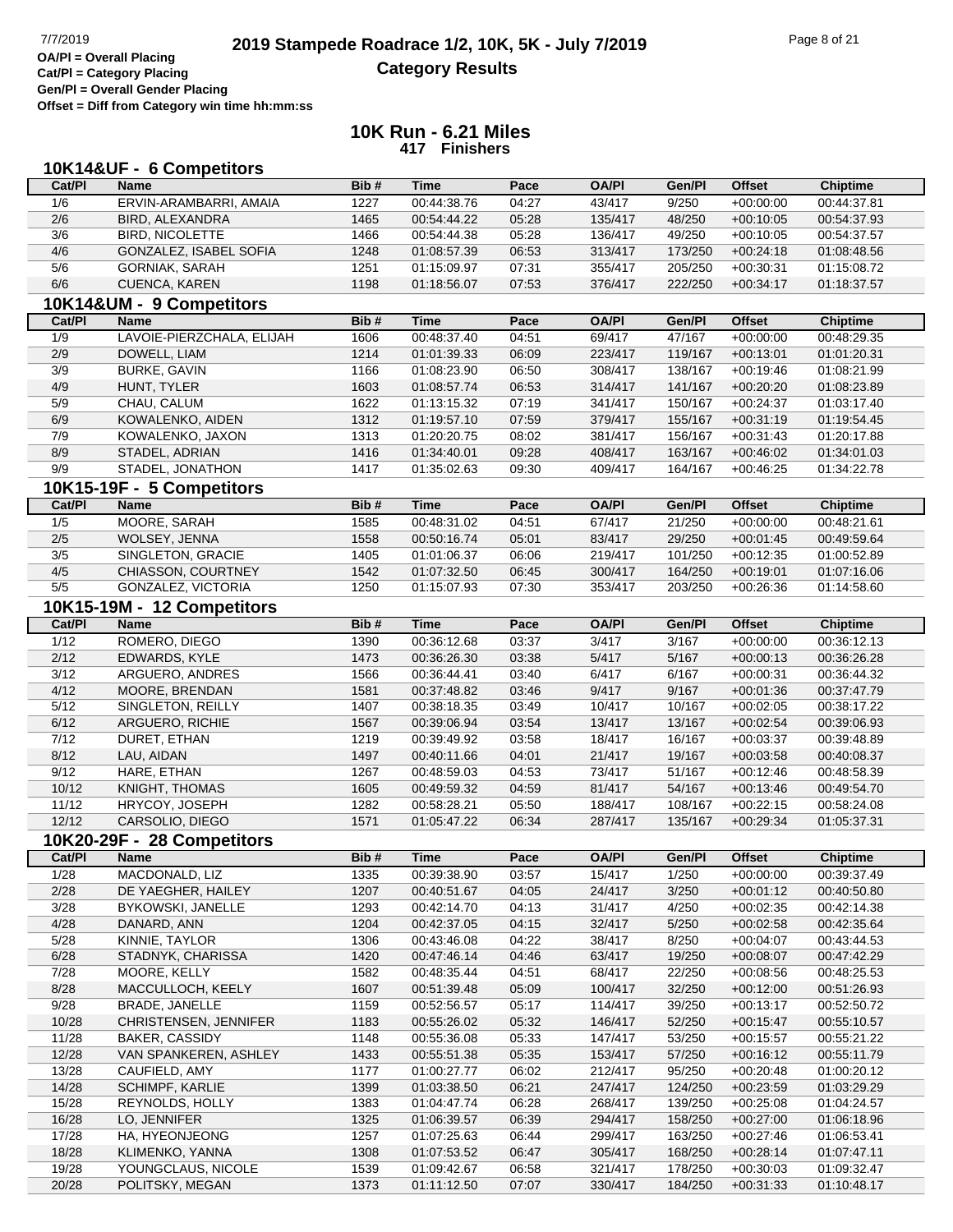## **2019 Stampede Roadrace 1/2, 10K, 5K - July 7/2019** Page 9 of 21<br> **DAPI** = Overall Placing **2019 Stampede Roadrace 12, 10K, 5K - July 7/2019 Category Results**

**Cat/Pl = Category Placing Gen/Pl = Overall Gender Placing Offset = Diff from Category win time hh:mm:ss**

| Cat/PI<br>Bib#<br><b>Time</b><br>Pace<br><b>OA/PI</b><br>Gen/Pl<br><b>Offset</b><br><b>Name</b><br><b>Chiptime</b><br>21/28<br><b>EVANS, KIRSTEN</b><br>07:11<br>1563<br>01:11:58.42<br>334/417<br>187/250<br>$+00:32:19$<br>01:11:29.95<br>22/28<br>FORTIER, ABBY<br>1234<br>01:12:21.97<br>07:14<br>335/417<br>188/250<br>$+00:32:43$<br>01:11:57.05<br>23/28<br>FOSTER, KRISTIN<br>1236<br>07:26<br>348/417<br>198/250<br>$+00:34:50$<br>01:13:56.27<br>01:14:29.03<br>24/28<br>BALJAK, KASSONDRA<br>1150<br>07:55<br>223/250<br>$+00:39:34$<br>01:19:13.70<br>377/417<br>01:18:53.14<br>25/28<br>1438<br>01:20:32.66<br>08:03<br>383/417<br>226/250<br>$+00:40:53$<br>01:19:54.63<br>WEBER, AMARA<br>26/28<br>O'TOOLE, CARRIE<br>1358<br>10:01<br>246/250<br>$+01:00:38$<br>01:39:44.34<br>01:40:17.16<br>411/417<br>27/28<br>1361<br>10:35<br>248/250<br>01:45:32.50<br>OSTERHOUT, NICOLE<br>01:45:55.01<br>414/417<br>$+01:06:16$<br>28/28<br>WELLS, ASHLEY<br>1441<br>11:06<br>250/250<br>01:51:01.52<br>417/417<br>$+01:11:22$<br>01:50:24.54<br>10K20-29M - 13 Competitors<br><b>Offset</b><br>Cat/PI<br>Bib#<br><b>Time</b><br>Pace<br><b>OA/PI</b><br>Gen/Pl<br><b>Chiptime</b><br><b>Name</b><br>1/13<br><b>GALEA, MATT</b><br>00:34:43.92<br>03:28<br>2/417<br>2/167<br>1612<br>$+00:00:00$<br>00:34:43.90<br>2/13<br>PARNELL, JON<br>1366<br>00:39:58.54<br>03:59<br>19/417<br>17/167<br>$+00:05:14$<br>00:39:54.91<br>3/13<br>MACDONALD, MATTHEW<br>1336<br>04:00<br>20/417<br>18/167<br>$+00:05:25$<br>00:40:09.60<br>00:40:06.43<br>4/13<br>YEUNG, CHRIS<br>1454<br>04:03<br>23/417<br>21/167<br>00:40:36.95<br>$+00:05:53$<br>00:40:34.08<br>5/13<br>HALL, DENNIS<br>1481<br>00:42:49.22<br>04:16<br>33/417<br>28/167<br>$+00:08:05$<br>00:42:45.95<br>6/13<br>KINNIE, NICHOLAS<br>04:19<br>29/167<br>1303<br>00:43:15.40<br>35/417<br>$+00:08:31$<br>00:43:13.91<br>7/13<br>SANTOS, MIKEY<br>1524<br>04:21<br>36/417<br>30/167<br>$+00:08:49$<br>00:43:29.30<br>00:43:33.07<br>8/13<br>GALEANO, DIEGO<br>1574<br>04:46<br>61/417<br>44/167<br>00:47:43.75<br>$+00:12:59$<br>00:47:41.34<br>9/13<br>LAM, BRANDON<br>1495<br>00:49:39.55<br>04:57<br>79/417<br>52/167<br>00:49:36.84<br>$+00:14:55$<br>10/13<br>LUU, PHILLIP<br>1501<br>00:51:50.12<br>05:11<br>103/417<br>70/167<br>$+00:17:06$<br>00:51:40.34<br>11/13<br>PELAT, IAN<br>1371<br>05:39<br>166/417<br>104/167<br>$+00:21:50$<br>00:56:34.48<br>00:56:25.97<br>12/13<br>BARRY, JAY<br>1152<br>06:03<br>01:00:37.01<br>214/417<br>118/167<br>$+00:25:53$<br>01:00:25.47<br>13/13<br>DUTTON, TANNER<br>1220<br>07:14<br>336/417<br>148/167<br>01:12:22.11<br>$+00:37:38$<br>01:11:57.25<br>10K30-39F - 77 Competitors<br>Cat/PI<br>Bib#<br><b>Time</b><br>Pace<br><b>OA/PI</b><br>Gen/Pl<br><b>Offset</b><br><b>Chiptime</b><br><b>Name</b><br>1/77<br>LEGACY, LEAH<br>04:30<br>1322<br>00:45:01.40<br>44/417<br>10/250<br>$+00:00:00$<br>00:44:56.58<br>2/77<br>1436<br>04:33<br>12/250<br>VIGNA, CARINA<br>00:45:38.46<br>48/417<br>$+00:00:37$<br>00:45:37.63<br>3/77<br>DALES, KAYLEE<br>1203<br>04:34<br>51/417<br>13/250<br>00:45:48.07<br>$+00:00:46$<br>00:45:45.28<br>4/77<br>1618<br>04:40<br>56/417<br>16/250<br>HALVORSEN, KARA<br>00:46:45.18<br>$+00:01:43$<br>00:46:37.45<br>5/77<br>LANE, KATE<br>1579<br>04:55<br>74/417<br>23/250<br>$+00:04:11$<br>00:49:13.30<br>00:49:07.19<br>6/77<br>1536<br>04:55<br>75/417<br>24/250<br>WEIGEL, MICHELLE<br>00:49:14.97<br>$+00:04:13$<br>00:49:05.56<br>7/77<br>1575<br>04:56<br>76/417<br>25/250<br>GALLAGHER, KATHLEEN<br>00:49:24.77<br>$+00:04:23$<br>00:49:22.36<br>8/77<br>1487<br>04:57<br>78/417<br>27/250<br>HNATYSHYN, MELANIE<br>00:49:37.54<br>$+00:04:36$<br>00:49:33.51<br>9/77<br>1550<br>05:00<br>82/417<br>28/250<br>00:49:54.70<br>LACHAPELLE, KALEY<br>00:50:05.85<br>$+00:05:04$<br>10/77<br>1285<br>05:02<br>30/250<br>HUNTER, SHANTEL<br>00:50:28.84<br>85/417<br>$+00:05:27$<br>00:50:15.44<br>11/77<br>1333<br>35/250<br>MACDONALD, LAUREN<br>00:52:04.87<br>05:12<br>106/417<br>$+00:07:03$<br>00:52:04.42<br>12/77<br>1486<br>05:24<br>125/417<br>44/250<br>00:53:54.75<br>HINTHER, JENNY<br>00:54:00.32<br>$+00:08:58$<br>13/77<br>1208<br>05:24<br>128/417<br>46/250<br>DEBENHAM, LEIGH<br>00:54:08.53<br>$+00:09:07$<br>00:53:51.65<br>14/77<br>1463<br>05:29<br>139/417<br>50/250<br>00:54:51.60<br>BELLAVANCE, AURELIE<br>00:54:56.63<br>$+00:09:55$<br>15/77<br>1225<br>05:34<br>151/417<br>56/250<br>ELMER, FRANZISKA<br>00:55:48.08<br>$+00:10:46$<br>00:55:34.78<br>16/77<br><b>HARRISON, NICOLE</b><br>1549<br>00:56:08.09<br>05:36<br>159/417<br>60/250<br>$+00:11:06$<br>00:55:51.76<br>17/77<br>CORSALE, EMILY<br>1194<br>05:37<br>160/417<br>61/250<br>00:56:13.81<br>$+00:11:12$<br>00:55:52.84<br>18/77<br>1327<br>05:38<br>62/250<br>LOMAS, ANNA<br>00:56:20.40<br>164/417<br>$+00:11:19$<br>00:56:09.94<br>19/77<br>MARTIN, SARAH<br>1626<br>00:56:45.71<br>05:40<br>168/417<br>64/250<br>$+00:11:44$<br>00:56:42.44<br>20/77<br>1353<br>05:41<br>171/417<br>67/250<br>MORGAN, DAYNA<br>00:56:51.66<br>$+00:11:50$<br>00:56:35.22<br>21/77<br>1223<br>175/417<br>71/250<br>EHRENZELLER, TINA<br>00:57:16.70<br>05:43<br>$+00:12:15$<br>00:57:03.32<br>22/77<br>LAURA, MELISSA<br>1498<br>00:57:32.33<br>05:45<br>177/417<br>73/250<br>$+00:12:30$<br>00:57:11.94<br>23/77<br>1289<br>JACKSON, AIMEE<br>00:57:47.36<br>05:46<br>181/417<br>76/250<br>$+00:12:45$<br>00:57:36.70<br>24/77<br>1589<br>05:47<br>183/417<br>78/250<br>RANDHAWA, HARMAN<br>00:57:58.73<br>$+00:12:57$<br>00:57:49.72<br>25/77<br>1588<br>05:51<br>81/250<br>RAISANEN, ANU<br>00:58:37.75<br>189/417<br>$+00:13:36$<br>00:58:27.97<br>26/77<br><b>SCHATZ, JENNIFER</b><br>1610<br>00:59:12.10<br>05:55<br>196/417<br>84/250<br>$+00:14:10$<br>00:58:52.70<br>27/77<br>1521<br>05:59<br>RICHARD, BREANNA<br>00:59:51.21<br>206/417<br>91/250<br>$+00:14:49$<br>00:59:48.14<br>28/77<br>1369<br>PATERSON, LYNDSEY<br>01:00:30.33<br>06:03<br>213/417<br>96/250<br>$+00:15:28$<br>01:00:06.32<br>29/77<br>WILSON, JANAY<br>1631<br>01:00:47.60<br>06:04<br>216/417<br>98/250<br>$+00:15:46$<br>01:00:37.69<br>30/77<br>REEVES, SAVANAH<br>1381<br>01:00:52.47<br>06:05<br>217/417<br>99/250<br>01:00:30.02<br>$+00:15:51$<br>31/77<br>1200<br><b>CURE, BRISTI</b><br>01:01:47.72<br>06:10<br>225/417<br>106/250<br>$+00:16:46$<br>01:01:25.15<br>32/77<br>1174<br>06:11<br>229/417<br>CARLSON, TABI<br>01:01:57.61<br>110/250<br>01:01:34.66<br>$+00:16:56$<br>33/77<br>1428<br>THIBAULT, AMELIE<br>01:02:16.01<br>06:13<br>231/417<br>112/250<br>$+00:17:14$<br>01:01:48.38<br>34/77<br>1256<br>232/417<br>113/250<br>GROULX, GENEVIEVE<br>01:02:16.17<br>06:13<br>$+00:17:14$<br>01:01:59.37 |       | 10K20-29F - 28 Competitors |      |             |       |         |         |             |             |
|----------------------------------------------------------------------------------------------------------------------------------------------------------------------------------------------------------------------------------------------------------------------------------------------------------------------------------------------------------------------------------------------------------------------------------------------------------------------------------------------------------------------------------------------------------------------------------------------------------------------------------------------------------------------------------------------------------------------------------------------------------------------------------------------------------------------------------------------------------------------------------------------------------------------------------------------------------------------------------------------------------------------------------------------------------------------------------------------------------------------------------------------------------------------------------------------------------------------------------------------------------------------------------------------------------------------------------------------------------------------------------------------------------------------------------------------------------------------------------------------------------------------------------------------------------------------------------------------------------------------------------------------------------------------------------------------------------------------------------------------------------------------------------------------------------------------------------------------------------------------------------------------------------------------------------------------------------------------------------------------------------------------------------------------------------------------------------------------------------------------------------------------------------------------------------------------------------------------------------------------------------------------------------------------------------------------------------------------------------------------------------------------------------------------------------------------------------------------------------------------------------------------------------------------------------------------------------------------------------------------------------------------------------------------------------------------------------------------------------------------------------------------------------------------------------------------------------------------------------------------------------------------------------------------------------------------------------------------------------------------------------------------------------------------------------------------------------------------------------------------------------------------------------------------------------------------------------------------------------------------------------------------------------------------------------------------------------------------------------------------------------------------------------------------------------------------------------------------------------------------------------------------------------------------------------------------------------------------------------------------------------------------------------------------------------------------------------------------------------------------------------------------------------------------------------------------------------------------------------------------------------------------------------------------------------------------------------------------------------------------------------------------------------------------------------------------------------------------------------------------------------------------------------------------------------------------------------------------------------------------------------------------------------------------------------------------------------------------------------------------------------------------------------------------------------------------------------------------------------------------------------------------------------------------------------------------------------------------------------------------------------------------------------------------------------------------------------------------------------------------------------------------------------------------------------------------------------------------------------------------------------------------------------------------------------------------------------------------------------------------------------------------------------------------------------------------------------------------------------------------------------------------------------------------------------------------------------------------------------------------------------------------------------------------------------------------------------------------------------------------------------------------------------------------------------------------------------------------------------------------------------------------------------------------------------------------------------------------------------------------------------------------------------------------------------------------------------------------------------------------------------------------------------------------------------------------------------------------------------------------------------------------------------------------------------------------------------------------------------------------------------------------------------------------------------------------------------------------------------------------------------------------------------------------------------------------------------------------------------------------------------------------------------------------------------------------------------------------------------------------------------------------------------------------------------------------------------------------------------------------------------------------------------------------------------------------------------------------------------------------------------------------------------------------------------------------------------------------------------------------------------|-------|----------------------------|------|-------------|-------|---------|---------|-------------|-------------|
|                                                                                                                                                                                                                                                                                                                                                                                                                                                                                                                                                                                                                                                                                                                                                                                                                                                                                                                                                                                                                                                                                                                                                                                                                                                                                                                                                                                                                                                                                                                                                                                                                                                                                                                                                                                                                                                                                                                                                                                                                                                                                                                                                                                                                                                                                                                                                                                                                                                                                                                                                                                                                                                                                                                                                                                                                                                                                                                                                                                                                                                                                                                                                                                                                                                                                                                                                                                                                                                                                                                                                                                                                                                                                                                                                                                                                                                                                                                                                                                                                                                                                                                                                                                                                                                                                                                                                                                                                                                                                                                                                                                                                                                                                                                                                                                                                                                                                                                                                                                                                                                                                                                                                                                                                                                                                                                                                                                                                                                                                                                                                                                                                                                                                                                                                                                                                                                                                                                                                                                                                                                                                                                                                                                                                                                                                                                                                                                                                                                                                                                                                                                                                                                                                                                                                          |       |                            |      |             |       |         |         |             |             |
|                                                                                                                                                                                                                                                                                                                                                                                                                                                                                                                                                                                                                                                                                                                                                                                                                                                                                                                                                                                                                                                                                                                                                                                                                                                                                                                                                                                                                                                                                                                                                                                                                                                                                                                                                                                                                                                                                                                                                                                                                                                                                                                                                                                                                                                                                                                                                                                                                                                                                                                                                                                                                                                                                                                                                                                                                                                                                                                                                                                                                                                                                                                                                                                                                                                                                                                                                                                                                                                                                                                                                                                                                                                                                                                                                                                                                                                                                                                                                                                                                                                                                                                                                                                                                                                                                                                                                                                                                                                                                                                                                                                                                                                                                                                                                                                                                                                                                                                                                                                                                                                                                                                                                                                                                                                                                                                                                                                                                                                                                                                                                                                                                                                                                                                                                                                                                                                                                                                                                                                                                                                                                                                                                                                                                                                                                                                                                                                                                                                                                                                                                                                                                                                                                                                                                          |       |                            |      |             |       |         |         |             |             |
|                                                                                                                                                                                                                                                                                                                                                                                                                                                                                                                                                                                                                                                                                                                                                                                                                                                                                                                                                                                                                                                                                                                                                                                                                                                                                                                                                                                                                                                                                                                                                                                                                                                                                                                                                                                                                                                                                                                                                                                                                                                                                                                                                                                                                                                                                                                                                                                                                                                                                                                                                                                                                                                                                                                                                                                                                                                                                                                                                                                                                                                                                                                                                                                                                                                                                                                                                                                                                                                                                                                                                                                                                                                                                                                                                                                                                                                                                                                                                                                                                                                                                                                                                                                                                                                                                                                                                                                                                                                                                                                                                                                                                                                                                                                                                                                                                                                                                                                                                                                                                                                                                                                                                                                                                                                                                                                                                                                                                                                                                                                                                                                                                                                                                                                                                                                                                                                                                                                                                                                                                                                                                                                                                                                                                                                                                                                                                                                                                                                                                                                                                                                                                                                                                                                                                          |       |                            |      |             |       |         |         |             |             |
|                                                                                                                                                                                                                                                                                                                                                                                                                                                                                                                                                                                                                                                                                                                                                                                                                                                                                                                                                                                                                                                                                                                                                                                                                                                                                                                                                                                                                                                                                                                                                                                                                                                                                                                                                                                                                                                                                                                                                                                                                                                                                                                                                                                                                                                                                                                                                                                                                                                                                                                                                                                                                                                                                                                                                                                                                                                                                                                                                                                                                                                                                                                                                                                                                                                                                                                                                                                                                                                                                                                                                                                                                                                                                                                                                                                                                                                                                                                                                                                                                                                                                                                                                                                                                                                                                                                                                                                                                                                                                                                                                                                                                                                                                                                                                                                                                                                                                                                                                                                                                                                                                                                                                                                                                                                                                                                                                                                                                                                                                                                                                                                                                                                                                                                                                                                                                                                                                                                                                                                                                                                                                                                                                                                                                                                                                                                                                                                                                                                                                                                                                                                                                                                                                                                                                          |       |                            |      |             |       |         |         |             |             |
|                                                                                                                                                                                                                                                                                                                                                                                                                                                                                                                                                                                                                                                                                                                                                                                                                                                                                                                                                                                                                                                                                                                                                                                                                                                                                                                                                                                                                                                                                                                                                                                                                                                                                                                                                                                                                                                                                                                                                                                                                                                                                                                                                                                                                                                                                                                                                                                                                                                                                                                                                                                                                                                                                                                                                                                                                                                                                                                                                                                                                                                                                                                                                                                                                                                                                                                                                                                                                                                                                                                                                                                                                                                                                                                                                                                                                                                                                                                                                                                                                                                                                                                                                                                                                                                                                                                                                                                                                                                                                                                                                                                                                                                                                                                                                                                                                                                                                                                                                                                                                                                                                                                                                                                                                                                                                                                                                                                                                                                                                                                                                                                                                                                                                                                                                                                                                                                                                                                                                                                                                                                                                                                                                                                                                                                                                                                                                                                                                                                                                                                                                                                                                                                                                                                                                          |       |                            |      |             |       |         |         |             |             |
|                                                                                                                                                                                                                                                                                                                                                                                                                                                                                                                                                                                                                                                                                                                                                                                                                                                                                                                                                                                                                                                                                                                                                                                                                                                                                                                                                                                                                                                                                                                                                                                                                                                                                                                                                                                                                                                                                                                                                                                                                                                                                                                                                                                                                                                                                                                                                                                                                                                                                                                                                                                                                                                                                                                                                                                                                                                                                                                                                                                                                                                                                                                                                                                                                                                                                                                                                                                                                                                                                                                                                                                                                                                                                                                                                                                                                                                                                                                                                                                                                                                                                                                                                                                                                                                                                                                                                                                                                                                                                                                                                                                                                                                                                                                                                                                                                                                                                                                                                                                                                                                                                                                                                                                                                                                                                                                                                                                                                                                                                                                                                                                                                                                                                                                                                                                                                                                                                                                                                                                                                                                                                                                                                                                                                                                                                                                                                                                                                                                                                                                                                                                                                                                                                                                                                          |       |                            |      |             |       |         |         |             |             |
|                                                                                                                                                                                                                                                                                                                                                                                                                                                                                                                                                                                                                                                                                                                                                                                                                                                                                                                                                                                                                                                                                                                                                                                                                                                                                                                                                                                                                                                                                                                                                                                                                                                                                                                                                                                                                                                                                                                                                                                                                                                                                                                                                                                                                                                                                                                                                                                                                                                                                                                                                                                                                                                                                                                                                                                                                                                                                                                                                                                                                                                                                                                                                                                                                                                                                                                                                                                                                                                                                                                                                                                                                                                                                                                                                                                                                                                                                                                                                                                                                                                                                                                                                                                                                                                                                                                                                                                                                                                                                                                                                                                                                                                                                                                                                                                                                                                                                                                                                                                                                                                                                                                                                                                                                                                                                                                                                                                                                                                                                                                                                                                                                                                                                                                                                                                                                                                                                                                                                                                                                                                                                                                                                                                                                                                                                                                                                                                                                                                                                                                                                                                                                                                                                                                                                          |       |                            |      |             |       |         |         |             |             |
|                                                                                                                                                                                                                                                                                                                                                                                                                                                                                                                                                                                                                                                                                                                                                                                                                                                                                                                                                                                                                                                                                                                                                                                                                                                                                                                                                                                                                                                                                                                                                                                                                                                                                                                                                                                                                                                                                                                                                                                                                                                                                                                                                                                                                                                                                                                                                                                                                                                                                                                                                                                                                                                                                                                                                                                                                                                                                                                                                                                                                                                                                                                                                                                                                                                                                                                                                                                                                                                                                                                                                                                                                                                                                                                                                                                                                                                                                                                                                                                                                                                                                                                                                                                                                                                                                                                                                                                                                                                                                                                                                                                                                                                                                                                                                                                                                                                                                                                                                                                                                                                                                                                                                                                                                                                                                                                                                                                                                                                                                                                                                                                                                                                                                                                                                                                                                                                                                                                                                                                                                                                                                                                                                                                                                                                                                                                                                                                                                                                                                                                                                                                                                                                                                                                                                          |       |                            |      |             |       |         |         |             |             |
|                                                                                                                                                                                                                                                                                                                                                                                                                                                                                                                                                                                                                                                                                                                                                                                                                                                                                                                                                                                                                                                                                                                                                                                                                                                                                                                                                                                                                                                                                                                                                                                                                                                                                                                                                                                                                                                                                                                                                                                                                                                                                                                                                                                                                                                                                                                                                                                                                                                                                                                                                                                                                                                                                                                                                                                                                                                                                                                                                                                                                                                                                                                                                                                                                                                                                                                                                                                                                                                                                                                                                                                                                                                                                                                                                                                                                                                                                                                                                                                                                                                                                                                                                                                                                                                                                                                                                                                                                                                                                                                                                                                                                                                                                                                                                                                                                                                                                                                                                                                                                                                                                                                                                                                                                                                                                                                                                                                                                                                                                                                                                                                                                                                                                                                                                                                                                                                                                                                                                                                                                                                                                                                                                                                                                                                                                                                                                                                                                                                                                                                                                                                                                                                                                                                                                          |       |                            |      |             |       |         |         |             |             |
|                                                                                                                                                                                                                                                                                                                                                                                                                                                                                                                                                                                                                                                                                                                                                                                                                                                                                                                                                                                                                                                                                                                                                                                                                                                                                                                                                                                                                                                                                                                                                                                                                                                                                                                                                                                                                                                                                                                                                                                                                                                                                                                                                                                                                                                                                                                                                                                                                                                                                                                                                                                                                                                                                                                                                                                                                                                                                                                                                                                                                                                                                                                                                                                                                                                                                                                                                                                                                                                                                                                                                                                                                                                                                                                                                                                                                                                                                                                                                                                                                                                                                                                                                                                                                                                                                                                                                                                                                                                                                                                                                                                                                                                                                                                                                                                                                                                                                                                                                                                                                                                                                                                                                                                                                                                                                                                                                                                                                                                                                                                                                                                                                                                                                                                                                                                                                                                                                                                                                                                                                                                                                                                                                                                                                                                                                                                                                                                                                                                                                                                                                                                                                                                                                                                                                          |       |                            |      |             |       |         |         |             |             |
|                                                                                                                                                                                                                                                                                                                                                                                                                                                                                                                                                                                                                                                                                                                                                                                                                                                                                                                                                                                                                                                                                                                                                                                                                                                                                                                                                                                                                                                                                                                                                                                                                                                                                                                                                                                                                                                                                                                                                                                                                                                                                                                                                                                                                                                                                                                                                                                                                                                                                                                                                                                                                                                                                                                                                                                                                                                                                                                                                                                                                                                                                                                                                                                                                                                                                                                                                                                                                                                                                                                                                                                                                                                                                                                                                                                                                                                                                                                                                                                                                                                                                                                                                                                                                                                                                                                                                                                                                                                                                                                                                                                                                                                                                                                                                                                                                                                                                                                                                                                                                                                                                                                                                                                                                                                                                                                                                                                                                                                                                                                                                                                                                                                                                                                                                                                                                                                                                                                                                                                                                                                                                                                                                                                                                                                                                                                                                                                                                                                                                                                                                                                                                                                                                                                                                          |       |                            |      |             |       |         |         |             |             |
|                                                                                                                                                                                                                                                                                                                                                                                                                                                                                                                                                                                                                                                                                                                                                                                                                                                                                                                                                                                                                                                                                                                                                                                                                                                                                                                                                                                                                                                                                                                                                                                                                                                                                                                                                                                                                                                                                                                                                                                                                                                                                                                                                                                                                                                                                                                                                                                                                                                                                                                                                                                                                                                                                                                                                                                                                                                                                                                                                                                                                                                                                                                                                                                                                                                                                                                                                                                                                                                                                                                                                                                                                                                                                                                                                                                                                                                                                                                                                                                                                                                                                                                                                                                                                                                                                                                                                                                                                                                                                                                                                                                                                                                                                                                                                                                                                                                                                                                                                                                                                                                                                                                                                                                                                                                                                                                                                                                                                                                                                                                                                                                                                                                                                                                                                                                                                                                                                                                                                                                                                                                                                                                                                                                                                                                                                                                                                                                                                                                                                                                                                                                                                                                                                                                                                          |       |                            |      |             |       |         |         |             |             |
|                                                                                                                                                                                                                                                                                                                                                                                                                                                                                                                                                                                                                                                                                                                                                                                                                                                                                                                                                                                                                                                                                                                                                                                                                                                                                                                                                                                                                                                                                                                                                                                                                                                                                                                                                                                                                                                                                                                                                                                                                                                                                                                                                                                                                                                                                                                                                                                                                                                                                                                                                                                                                                                                                                                                                                                                                                                                                                                                                                                                                                                                                                                                                                                                                                                                                                                                                                                                                                                                                                                                                                                                                                                                                                                                                                                                                                                                                                                                                                                                                                                                                                                                                                                                                                                                                                                                                                                                                                                                                                                                                                                                                                                                                                                                                                                                                                                                                                                                                                                                                                                                                                                                                                                                                                                                                                                                                                                                                                                                                                                                                                                                                                                                                                                                                                                                                                                                                                                                                                                                                                                                                                                                                                                                                                                                                                                                                                                                                                                                                                                                                                                                                                                                                                                                                          |       |                            |      |             |       |         |         |             |             |
|                                                                                                                                                                                                                                                                                                                                                                                                                                                                                                                                                                                                                                                                                                                                                                                                                                                                                                                                                                                                                                                                                                                                                                                                                                                                                                                                                                                                                                                                                                                                                                                                                                                                                                                                                                                                                                                                                                                                                                                                                                                                                                                                                                                                                                                                                                                                                                                                                                                                                                                                                                                                                                                                                                                                                                                                                                                                                                                                                                                                                                                                                                                                                                                                                                                                                                                                                                                                                                                                                                                                                                                                                                                                                                                                                                                                                                                                                                                                                                                                                                                                                                                                                                                                                                                                                                                                                                                                                                                                                                                                                                                                                                                                                                                                                                                                                                                                                                                                                                                                                                                                                                                                                                                                                                                                                                                                                                                                                                                                                                                                                                                                                                                                                                                                                                                                                                                                                                                                                                                                                                                                                                                                                                                                                                                                                                                                                                                                                                                                                                                                                                                                                                                                                                                                                          |       |                            |      |             |       |         |         |             |             |
|                                                                                                                                                                                                                                                                                                                                                                                                                                                                                                                                                                                                                                                                                                                                                                                                                                                                                                                                                                                                                                                                                                                                                                                                                                                                                                                                                                                                                                                                                                                                                                                                                                                                                                                                                                                                                                                                                                                                                                                                                                                                                                                                                                                                                                                                                                                                                                                                                                                                                                                                                                                                                                                                                                                                                                                                                                                                                                                                                                                                                                                                                                                                                                                                                                                                                                                                                                                                                                                                                                                                                                                                                                                                                                                                                                                                                                                                                                                                                                                                                                                                                                                                                                                                                                                                                                                                                                                                                                                                                                                                                                                                                                                                                                                                                                                                                                                                                                                                                                                                                                                                                                                                                                                                                                                                                                                                                                                                                                                                                                                                                                                                                                                                                                                                                                                                                                                                                                                                                                                                                                                                                                                                                                                                                                                                                                                                                                                                                                                                                                                                                                                                                                                                                                                                                          |       |                            |      |             |       |         |         |             |             |
|                                                                                                                                                                                                                                                                                                                                                                                                                                                                                                                                                                                                                                                                                                                                                                                                                                                                                                                                                                                                                                                                                                                                                                                                                                                                                                                                                                                                                                                                                                                                                                                                                                                                                                                                                                                                                                                                                                                                                                                                                                                                                                                                                                                                                                                                                                                                                                                                                                                                                                                                                                                                                                                                                                                                                                                                                                                                                                                                                                                                                                                                                                                                                                                                                                                                                                                                                                                                                                                                                                                                                                                                                                                                                                                                                                                                                                                                                                                                                                                                                                                                                                                                                                                                                                                                                                                                                                                                                                                                                                                                                                                                                                                                                                                                                                                                                                                                                                                                                                                                                                                                                                                                                                                                                                                                                                                                                                                                                                                                                                                                                                                                                                                                                                                                                                                                                                                                                                                                                                                                                                                                                                                                                                                                                                                                                                                                                                                                                                                                                                                                                                                                                                                                                                                                                          |       |                            |      |             |       |         |         |             |             |
|                                                                                                                                                                                                                                                                                                                                                                                                                                                                                                                                                                                                                                                                                                                                                                                                                                                                                                                                                                                                                                                                                                                                                                                                                                                                                                                                                                                                                                                                                                                                                                                                                                                                                                                                                                                                                                                                                                                                                                                                                                                                                                                                                                                                                                                                                                                                                                                                                                                                                                                                                                                                                                                                                                                                                                                                                                                                                                                                                                                                                                                                                                                                                                                                                                                                                                                                                                                                                                                                                                                                                                                                                                                                                                                                                                                                                                                                                                                                                                                                                                                                                                                                                                                                                                                                                                                                                                                                                                                                                                                                                                                                                                                                                                                                                                                                                                                                                                                                                                                                                                                                                                                                                                                                                                                                                                                                                                                                                                                                                                                                                                                                                                                                                                                                                                                                                                                                                                                                                                                                                                                                                                                                                                                                                                                                                                                                                                                                                                                                                                                                                                                                                                                                                                                                                          |       |                            |      |             |       |         |         |             |             |
|                                                                                                                                                                                                                                                                                                                                                                                                                                                                                                                                                                                                                                                                                                                                                                                                                                                                                                                                                                                                                                                                                                                                                                                                                                                                                                                                                                                                                                                                                                                                                                                                                                                                                                                                                                                                                                                                                                                                                                                                                                                                                                                                                                                                                                                                                                                                                                                                                                                                                                                                                                                                                                                                                                                                                                                                                                                                                                                                                                                                                                                                                                                                                                                                                                                                                                                                                                                                                                                                                                                                                                                                                                                                                                                                                                                                                                                                                                                                                                                                                                                                                                                                                                                                                                                                                                                                                                                                                                                                                                                                                                                                                                                                                                                                                                                                                                                                                                                                                                                                                                                                                                                                                                                                                                                                                                                                                                                                                                                                                                                                                                                                                                                                                                                                                                                                                                                                                                                                                                                                                                                                                                                                                                                                                                                                                                                                                                                                                                                                                                                                                                                                                                                                                                                                                          |       |                            |      |             |       |         |         |             |             |
|                                                                                                                                                                                                                                                                                                                                                                                                                                                                                                                                                                                                                                                                                                                                                                                                                                                                                                                                                                                                                                                                                                                                                                                                                                                                                                                                                                                                                                                                                                                                                                                                                                                                                                                                                                                                                                                                                                                                                                                                                                                                                                                                                                                                                                                                                                                                                                                                                                                                                                                                                                                                                                                                                                                                                                                                                                                                                                                                                                                                                                                                                                                                                                                                                                                                                                                                                                                                                                                                                                                                                                                                                                                                                                                                                                                                                                                                                                                                                                                                                                                                                                                                                                                                                                                                                                                                                                                                                                                                                                                                                                                                                                                                                                                                                                                                                                                                                                                                                                                                                                                                                                                                                                                                                                                                                                                                                                                                                                                                                                                                                                                                                                                                                                                                                                                                                                                                                                                                                                                                                                                                                                                                                                                                                                                                                                                                                                                                                                                                                                                                                                                                                                                                                                                                                          |       |                            |      |             |       |         |         |             |             |
|                                                                                                                                                                                                                                                                                                                                                                                                                                                                                                                                                                                                                                                                                                                                                                                                                                                                                                                                                                                                                                                                                                                                                                                                                                                                                                                                                                                                                                                                                                                                                                                                                                                                                                                                                                                                                                                                                                                                                                                                                                                                                                                                                                                                                                                                                                                                                                                                                                                                                                                                                                                                                                                                                                                                                                                                                                                                                                                                                                                                                                                                                                                                                                                                                                                                                                                                                                                                                                                                                                                                                                                                                                                                                                                                                                                                                                                                                                                                                                                                                                                                                                                                                                                                                                                                                                                                                                                                                                                                                                                                                                                                                                                                                                                                                                                                                                                                                                                                                                                                                                                                                                                                                                                                                                                                                                                                                                                                                                                                                                                                                                                                                                                                                                                                                                                                                                                                                                                                                                                                                                                                                                                                                                                                                                                                                                                                                                                                                                                                                                                                                                                                                                                                                                                                                          |       |                            |      |             |       |         |         |             |             |
|                                                                                                                                                                                                                                                                                                                                                                                                                                                                                                                                                                                                                                                                                                                                                                                                                                                                                                                                                                                                                                                                                                                                                                                                                                                                                                                                                                                                                                                                                                                                                                                                                                                                                                                                                                                                                                                                                                                                                                                                                                                                                                                                                                                                                                                                                                                                                                                                                                                                                                                                                                                                                                                                                                                                                                                                                                                                                                                                                                                                                                                                                                                                                                                                                                                                                                                                                                                                                                                                                                                                                                                                                                                                                                                                                                                                                                                                                                                                                                                                                                                                                                                                                                                                                                                                                                                                                                                                                                                                                                                                                                                                                                                                                                                                                                                                                                                                                                                                                                                                                                                                                                                                                                                                                                                                                                                                                                                                                                                                                                                                                                                                                                                                                                                                                                                                                                                                                                                                                                                                                                                                                                                                                                                                                                                                                                                                                                                                                                                                                                                                                                                                                                                                                                                                                          |       |                            |      |             |       |         |         |             |             |
|                                                                                                                                                                                                                                                                                                                                                                                                                                                                                                                                                                                                                                                                                                                                                                                                                                                                                                                                                                                                                                                                                                                                                                                                                                                                                                                                                                                                                                                                                                                                                                                                                                                                                                                                                                                                                                                                                                                                                                                                                                                                                                                                                                                                                                                                                                                                                                                                                                                                                                                                                                                                                                                                                                                                                                                                                                                                                                                                                                                                                                                                                                                                                                                                                                                                                                                                                                                                                                                                                                                                                                                                                                                                                                                                                                                                                                                                                                                                                                                                                                                                                                                                                                                                                                                                                                                                                                                                                                                                                                                                                                                                                                                                                                                                                                                                                                                                                                                                                                                                                                                                                                                                                                                                                                                                                                                                                                                                                                                                                                                                                                                                                                                                                                                                                                                                                                                                                                                                                                                                                                                                                                                                                                                                                                                                                                                                                                                                                                                                                                                                                                                                                                                                                                                                                          |       |                            |      |             |       |         |         |             |             |
|                                                                                                                                                                                                                                                                                                                                                                                                                                                                                                                                                                                                                                                                                                                                                                                                                                                                                                                                                                                                                                                                                                                                                                                                                                                                                                                                                                                                                                                                                                                                                                                                                                                                                                                                                                                                                                                                                                                                                                                                                                                                                                                                                                                                                                                                                                                                                                                                                                                                                                                                                                                                                                                                                                                                                                                                                                                                                                                                                                                                                                                                                                                                                                                                                                                                                                                                                                                                                                                                                                                                                                                                                                                                                                                                                                                                                                                                                                                                                                                                                                                                                                                                                                                                                                                                                                                                                                                                                                                                                                                                                                                                                                                                                                                                                                                                                                                                                                                                                                                                                                                                                                                                                                                                                                                                                                                                                                                                                                                                                                                                                                                                                                                                                                                                                                                                                                                                                                                                                                                                                                                                                                                                                                                                                                                                                                                                                                                                                                                                                                                                                                                                                                                                                                                                                          |       |                            |      |             |       |         |         |             |             |
|                                                                                                                                                                                                                                                                                                                                                                                                                                                                                                                                                                                                                                                                                                                                                                                                                                                                                                                                                                                                                                                                                                                                                                                                                                                                                                                                                                                                                                                                                                                                                                                                                                                                                                                                                                                                                                                                                                                                                                                                                                                                                                                                                                                                                                                                                                                                                                                                                                                                                                                                                                                                                                                                                                                                                                                                                                                                                                                                                                                                                                                                                                                                                                                                                                                                                                                                                                                                                                                                                                                                                                                                                                                                                                                                                                                                                                                                                                                                                                                                                                                                                                                                                                                                                                                                                                                                                                                                                                                                                                                                                                                                                                                                                                                                                                                                                                                                                                                                                                                                                                                                                                                                                                                                                                                                                                                                                                                                                                                                                                                                                                                                                                                                                                                                                                                                                                                                                                                                                                                                                                                                                                                                                                                                                                                                                                                                                                                                                                                                                                                                                                                                                                                                                                                                                          |       |                            |      |             |       |         |         |             |             |
|                                                                                                                                                                                                                                                                                                                                                                                                                                                                                                                                                                                                                                                                                                                                                                                                                                                                                                                                                                                                                                                                                                                                                                                                                                                                                                                                                                                                                                                                                                                                                                                                                                                                                                                                                                                                                                                                                                                                                                                                                                                                                                                                                                                                                                                                                                                                                                                                                                                                                                                                                                                                                                                                                                                                                                                                                                                                                                                                                                                                                                                                                                                                                                                                                                                                                                                                                                                                                                                                                                                                                                                                                                                                                                                                                                                                                                                                                                                                                                                                                                                                                                                                                                                                                                                                                                                                                                                                                                                                                                                                                                                                                                                                                                                                                                                                                                                                                                                                                                                                                                                                                                                                                                                                                                                                                                                                                                                                                                                                                                                                                                                                                                                                                                                                                                                                                                                                                                                                                                                                                                                                                                                                                                                                                                                                                                                                                                                                                                                                                                                                                                                                                                                                                                                                                          |       |                            |      |             |       |         |         |             |             |
|                                                                                                                                                                                                                                                                                                                                                                                                                                                                                                                                                                                                                                                                                                                                                                                                                                                                                                                                                                                                                                                                                                                                                                                                                                                                                                                                                                                                                                                                                                                                                                                                                                                                                                                                                                                                                                                                                                                                                                                                                                                                                                                                                                                                                                                                                                                                                                                                                                                                                                                                                                                                                                                                                                                                                                                                                                                                                                                                                                                                                                                                                                                                                                                                                                                                                                                                                                                                                                                                                                                                                                                                                                                                                                                                                                                                                                                                                                                                                                                                                                                                                                                                                                                                                                                                                                                                                                                                                                                                                                                                                                                                                                                                                                                                                                                                                                                                                                                                                                                                                                                                                                                                                                                                                                                                                                                                                                                                                                                                                                                                                                                                                                                                                                                                                                                                                                                                                                                                                                                                                                                                                                                                                                                                                                                                                                                                                                                                                                                                                                                                                                                                                                                                                                                                                          |       |                            |      |             |       |         |         |             |             |
|                                                                                                                                                                                                                                                                                                                                                                                                                                                                                                                                                                                                                                                                                                                                                                                                                                                                                                                                                                                                                                                                                                                                                                                                                                                                                                                                                                                                                                                                                                                                                                                                                                                                                                                                                                                                                                                                                                                                                                                                                                                                                                                                                                                                                                                                                                                                                                                                                                                                                                                                                                                                                                                                                                                                                                                                                                                                                                                                                                                                                                                                                                                                                                                                                                                                                                                                                                                                                                                                                                                                                                                                                                                                                                                                                                                                                                                                                                                                                                                                                                                                                                                                                                                                                                                                                                                                                                                                                                                                                                                                                                                                                                                                                                                                                                                                                                                                                                                                                                                                                                                                                                                                                                                                                                                                                                                                                                                                                                                                                                                                                                                                                                                                                                                                                                                                                                                                                                                                                                                                                                                                                                                                                                                                                                                                                                                                                                                                                                                                                                                                                                                                                                                                                                                                                          |       |                            |      |             |       |         |         |             |             |
|                                                                                                                                                                                                                                                                                                                                                                                                                                                                                                                                                                                                                                                                                                                                                                                                                                                                                                                                                                                                                                                                                                                                                                                                                                                                                                                                                                                                                                                                                                                                                                                                                                                                                                                                                                                                                                                                                                                                                                                                                                                                                                                                                                                                                                                                                                                                                                                                                                                                                                                                                                                                                                                                                                                                                                                                                                                                                                                                                                                                                                                                                                                                                                                                                                                                                                                                                                                                                                                                                                                                                                                                                                                                                                                                                                                                                                                                                                                                                                                                                                                                                                                                                                                                                                                                                                                                                                                                                                                                                                                                                                                                                                                                                                                                                                                                                                                                                                                                                                                                                                                                                                                                                                                                                                                                                                                                                                                                                                                                                                                                                                                                                                                                                                                                                                                                                                                                                                                                                                                                                                                                                                                                                                                                                                                                                                                                                                                                                                                                                                                                                                                                                                                                                                                                                          |       |                            |      |             |       |         |         |             |             |
|                                                                                                                                                                                                                                                                                                                                                                                                                                                                                                                                                                                                                                                                                                                                                                                                                                                                                                                                                                                                                                                                                                                                                                                                                                                                                                                                                                                                                                                                                                                                                                                                                                                                                                                                                                                                                                                                                                                                                                                                                                                                                                                                                                                                                                                                                                                                                                                                                                                                                                                                                                                                                                                                                                                                                                                                                                                                                                                                                                                                                                                                                                                                                                                                                                                                                                                                                                                                                                                                                                                                                                                                                                                                                                                                                                                                                                                                                                                                                                                                                                                                                                                                                                                                                                                                                                                                                                                                                                                                                                                                                                                                                                                                                                                                                                                                                                                                                                                                                                                                                                                                                                                                                                                                                                                                                                                                                                                                                                                                                                                                                                                                                                                                                                                                                                                                                                                                                                                                                                                                                                                                                                                                                                                                                                                                                                                                                                                                                                                                                                                                                                                                                                                                                                                                                          |       |                            |      |             |       |         |         |             |             |
|                                                                                                                                                                                                                                                                                                                                                                                                                                                                                                                                                                                                                                                                                                                                                                                                                                                                                                                                                                                                                                                                                                                                                                                                                                                                                                                                                                                                                                                                                                                                                                                                                                                                                                                                                                                                                                                                                                                                                                                                                                                                                                                                                                                                                                                                                                                                                                                                                                                                                                                                                                                                                                                                                                                                                                                                                                                                                                                                                                                                                                                                                                                                                                                                                                                                                                                                                                                                                                                                                                                                                                                                                                                                                                                                                                                                                                                                                                                                                                                                                                                                                                                                                                                                                                                                                                                                                                                                                                                                                                                                                                                                                                                                                                                                                                                                                                                                                                                                                                                                                                                                                                                                                                                                                                                                                                                                                                                                                                                                                                                                                                                                                                                                                                                                                                                                                                                                                                                                                                                                                                                                                                                                                                                                                                                                                                                                                                                                                                                                                                                                                                                                                                                                                                                                                          |       |                            |      |             |       |         |         |             |             |
|                                                                                                                                                                                                                                                                                                                                                                                                                                                                                                                                                                                                                                                                                                                                                                                                                                                                                                                                                                                                                                                                                                                                                                                                                                                                                                                                                                                                                                                                                                                                                                                                                                                                                                                                                                                                                                                                                                                                                                                                                                                                                                                                                                                                                                                                                                                                                                                                                                                                                                                                                                                                                                                                                                                                                                                                                                                                                                                                                                                                                                                                                                                                                                                                                                                                                                                                                                                                                                                                                                                                                                                                                                                                                                                                                                                                                                                                                                                                                                                                                                                                                                                                                                                                                                                                                                                                                                                                                                                                                                                                                                                                                                                                                                                                                                                                                                                                                                                                                                                                                                                                                                                                                                                                                                                                                                                                                                                                                                                                                                                                                                                                                                                                                                                                                                                                                                                                                                                                                                                                                                                                                                                                                                                                                                                                                                                                                                                                                                                                                                                                                                                                                                                                                                                                                          |       |                            |      |             |       |         |         |             |             |
|                                                                                                                                                                                                                                                                                                                                                                                                                                                                                                                                                                                                                                                                                                                                                                                                                                                                                                                                                                                                                                                                                                                                                                                                                                                                                                                                                                                                                                                                                                                                                                                                                                                                                                                                                                                                                                                                                                                                                                                                                                                                                                                                                                                                                                                                                                                                                                                                                                                                                                                                                                                                                                                                                                                                                                                                                                                                                                                                                                                                                                                                                                                                                                                                                                                                                                                                                                                                                                                                                                                                                                                                                                                                                                                                                                                                                                                                                                                                                                                                                                                                                                                                                                                                                                                                                                                                                                                                                                                                                                                                                                                                                                                                                                                                                                                                                                                                                                                                                                                                                                                                                                                                                                                                                                                                                                                                                                                                                                                                                                                                                                                                                                                                                                                                                                                                                                                                                                                                                                                                                                                                                                                                                                                                                                                                                                                                                                                                                                                                                                                                                                                                                                                                                                                                                          |       |                            |      |             |       |         |         |             |             |
|                                                                                                                                                                                                                                                                                                                                                                                                                                                                                                                                                                                                                                                                                                                                                                                                                                                                                                                                                                                                                                                                                                                                                                                                                                                                                                                                                                                                                                                                                                                                                                                                                                                                                                                                                                                                                                                                                                                                                                                                                                                                                                                                                                                                                                                                                                                                                                                                                                                                                                                                                                                                                                                                                                                                                                                                                                                                                                                                                                                                                                                                                                                                                                                                                                                                                                                                                                                                                                                                                                                                                                                                                                                                                                                                                                                                                                                                                                                                                                                                                                                                                                                                                                                                                                                                                                                                                                                                                                                                                                                                                                                                                                                                                                                                                                                                                                                                                                                                                                                                                                                                                                                                                                                                                                                                                                                                                                                                                                                                                                                                                                                                                                                                                                                                                                                                                                                                                                                                                                                                                                                                                                                                                                                                                                                                                                                                                                                                                                                                                                                                                                                                                                                                                                                                                          |       |                            |      |             |       |         |         |             |             |
|                                                                                                                                                                                                                                                                                                                                                                                                                                                                                                                                                                                                                                                                                                                                                                                                                                                                                                                                                                                                                                                                                                                                                                                                                                                                                                                                                                                                                                                                                                                                                                                                                                                                                                                                                                                                                                                                                                                                                                                                                                                                                                                                                                                                                                                                                                                                                                                                                                                                                                                                                                                                                                                                                                                                                                                                                                                                                                                                                                                                                                                                                                                                                                                                                                                                                                                                                                                                                                                                                                                                                                                                                                                                                                                                                                                                                                                                                                                                                                                                                                                                                                                                                                                                                                                                                                                                                                                                                                                                                                                                                                                                                                                                                                                                                                                                                                                                                                                                                                                                                                                                                                                                                                                                                                                                                                                                                                                                                                                                                                                                                                                                                                                                                                                                                                                                                                                                                                                                                                                                                                                                                                                                                                                                                                                                                                                                                                                                                                                                                                                                                                                                                                                                                                                                                          |       |                            |      |             |       |         |         |             |             |
|                                                                                                                                                                                                                                                                                                                                                                                                                                                                                                                                                                                                                                                                                                                                                                                                                                                                                                                                                                                                                                                                                                                                                                                                                                                                                                                                                                                                                                                                                                                                                                                                                                                                                                                                                                                                                                                                                                                                                                                                                                                                                                                                                                                                                                                                                                                                                                                                                                                                                                                                                                                                                                                                                                                                                                                                                                                                                                                                                                                                                                                                                                                                                                                                                                                                                                                                                                                                                                                                                                                                                                                                                                                                                                                                                                                                                                                                                                                                                                                                                                                                                                                                                                                                                                                                                                                                                                                                                                                                                                                                                                                                                                                                                                                                                                                                                                                                                                                                                                                                                                                                                                                                                                                                                                                                                                                                                                                                                                                                                                                                                                                                                                                                                                                                                                                                                                                                                                                                                                                                                                                                                                                                                                                                                                                                                                                                                                                                                                                                                                                                                                                                                                                                                                                                                          |       |                            |      |             |       |         |         |             |             |
|                                                                                                                                                                                                                                                                                                                                                                                                                                                                                                                                                                                                                                                                                                                                                                                                                                                                                                                                                                                                                                                                                                                                                                                                                                                                                                                                                                                                                                                                                                                                                                                                                                                                                                                                                                                                                                                                                                                                                                                                                                                                                                                                                                                                                                                                                                                                                                                                                                                                                                                                                                                                                                                                                                                                                                                                                                                                                                                                                                                                                                                                                                                                                                                                                                                                                                                                                                                                                                                                                                                                                                                                                                                                                                                                                                                                                                                                                                                                                                                                                                                                                                                                                                                                                                                                                                                                                                                                                                                                                                                                                                                                                                                                                                                                                                                                                                                                                                                                                                                                                                                                                                                                                                                                                                                                                                                                                                                                                                                                                                                                                                                                                                                                                                                                                                                                                                                                                                                                                                                                                                                                                                                                                                                                                                                                                                                                                                                                                                                                                                                                                                                                                                                                                                                                                          |       |                            |      |             |       |         |         |             |             |
|                                                                                                                                                                                                                                                                                                                                                                                                                                                                                                                                                                                                                                                                                                                                                                                                                                                                                                                                                                                                                                                                                                                                                                                                                                                                                                                                                                                                                                                                                                                                                                                                                                                                                                                                                                                                                                                                                                                                                                                                                                                                                                                                                                                                                                                                                                                                                                                                                                                                                                                                                                                                                                                                                                                                                                                                                                                                                                                                                                                                                                                                                                                                                                                                                                                                                                                                                                                                                                                                                                                                                                                                                                                                                                                                                                                                                                                                                                                                                                                                                                                                                                                                                                                                                                                                                                                                                                                                                                                                                                                                                                                                                                                                                                                                                                                                                                                                                                                                                                                                                                                                                                                                                                                                                                                                                                                                                                                                                                                                                                                                                                                                                                                                                                                                                                                                                                                                                                                                                                                                                                                                                                                                                                                                                                                                                                                                                                                                                                                                                                                                                                                                                                                                                                                                                          |       |                            |      |             |       |         |         |             |             |
|                                                                                                                                                                                                                                                                                                                                                                                                                                                                                                                                                                                                                                                                                                                                                                                                                                                                                                                                                                                                                                                                                                                                                                                                                                                                                                                                                                                                                                                                                                                                                                                                                                                                                                                                                                                                                                                                                                                                                                                                                                                                                                                                                                                                                                                                                                                                                                                                                                                                                                                                                                                                                                                                                                                                                                                                                                                                                                                                                                                                                                                                                                                                                                                                                                                                                                                                                                                                                                                                                                                                                                                                                                                                                                                                                                                                                                                                                                                                                                                                                                                                                                                                                                                                                                                                                                                                                                                                                                                                                                                                                                                                                                                                                                                                                                                                                                                                                                                                                                                                                                                                                                                                                                                                                                                                                                                                                                                                                                                                                                                                                                                                                                                                                                                                                                                                                                                                                                                                                                                                                                                                                                                                                                                                                                                                                                                                                                                                                                                                                                                                                                                                                                                                                                                                                          |       |                            |      |             |       |         |         |             |             |
|                                                                                                                                                                                                                                                                                                                                                                                                                                                                                                                                                                                                                                                                                                                                                                                                                                                                                                                                                                                                                                                                                                                                                                                                                                                                                                                                                                                                                                                                                                                                                                                                                                                                                                                                                                                                                                                                                                                                                                                                                                                                                                                                                                                                                                                                                                                                                                                                                                                                                                                                                                                                                                                                                                                                                                                                                                                                                                                                                                                                                                                                                                                                                                                                                                                                                                                                                                                                                                                                                                                                                                                                                                                                                                                                                                                                                                                                                                                                                                                                                                                                                                                                                                                                                                                                                                                                                                                                                                                                                                                                                                                                                                                                                                                                                                                                                                                                                                                                                                                                                                                                                                                                                                                                                                                                                                                                                                                                                                                                                                                                                                                                                                                                                                                                                                                                                                                                                                                                                                                                                                                                                                                                                                                                                                                                                                                                                                                                                                                                                                                                                                                                                                                                                                                                                          |       |                            |      |             |       |         |         |             |             |
|                                                                                                                                                                                                                                                                                                                                                                                                                                                                                                                                                                                                                                                                                                                                                                                                                                                                                                                                                                                                                                                                                                                                                                                                                                                                                                                                                                                                                                                                                                                                                                                                                                                                                                                                                                                                                                                                                                                                                                                                                                                                                                                                                                                                                                                                                                                                                                                                                                                                                                                                                                                                                                                                                                                                                                                                                                                                                                                                                                                                                                                                                                                                                                                                                                                                                                                                                                                                                                                                                                                                                                                                                                                                                                                                                                                                                                                                                                                                                                                                                                                                                                                                                                                                                                                                                                                                                                                                                                                                                                                                                                                                                                                                                                                                                                                                                                                                                                                                                                                                                                                                                                                                                                                                                                                                                                                                                                                                                                                                                                                                                                                                                                                                                                                                                                                                                                                                                                                                                                                                                                                                                                                                                                                                                                                                                                                                                                                                                                                                                                                                                                                                                                                                                                                                                          |       |                            |      |             |       |         |         |             |             |
|                                                                                                                                                                                                                                                                                                                                                                                                                                                                                                                                                                                                                                                                                                                                                                                                                                                                                                                                                                                                                                                                                                                                                                                                                                                                                                                                                                                                                                                                                                                                                                                                                                                                                                                                                                                                                                                                                                                                                                                                                                                                                                                                                                                                                                                                                                                                                                                                                                                                                                                                                                                                                                                                                                                                                                                                                                                                                                                                                                                                                                                                                                                                                                                                                                                                                                                                                                                                                                                                                                                                                                                                                                                                                                                                                                                                                                                                                                                                                                                                                                                                                                                                                                                                                                                                                                                                                                                                                                                                                                                                                                                                                                                                                                                                                                                                                                                                                                                                                                                                                                                                                                                                                                                                                                                                                                                                                                                                                                                                                                                                                                                                                                                                                                                                                                                                                                                                                                                                                                                                                                                                                                                                                                                                                                                                                                                                                                                                                                                                                                                                                                                                                                                                                                                                                          |       |                            |      |             |       |         |         |             |             |
|                                                                                                                                                                                                                                                                                                                                                                                                                                                                                                                                                                                                                                                                                                                                                                                                                                                                                                                                                                                                                                                                                                                                                                                                                                                                                                                                                                                                                                                                                                                                                                                                                                                                                                                                                                                                                                                                                                                                                                                                                                                                                                                                                                                                                                                                                                                                                                                                                                                                                                                                                                                                                                                                                                                                                                                                                                                                                                                                                                                                                                                                                                                                                                                                                                                                                                                                                                                                                                                                                                                                                                                                                                                                                                                                                                                                                                                                                                                                                                                                                                                                                                                                                                                                                                                                                                                                                                                                                                                                                                                                                                                                                                                                                                                                                                                                                                                                                                                                                                                                                                                                                                                                                                                                                                                                                                                                                                                                                                                                                                                                                                                                                                                                                                                                                                                                                                                                                                                                                                                                                                                                                                                                                                                                                                                                                                                                                                                                                                                                                                                                                                                                                                                                                                                                                          |       |                            |      |             |       |         |         |             |             |
|                                                                                                                                                                                                                                                                                                                                                                                                                                                                                                                                                                                                                                                                                                                                                                                                                                                                                                                                                                                                                                                                                                                                                                                                                                                                                                                                                                                                                                                                                                                                                                                                                                                                                                                                                                                                                                                                                                                                                                                                                                                                                                                                                                                                                                                                                                                                                                                                                                                                                                                                                                                                                                                                                                                                                                                                                                                                                                                                                                                                                                                                                                                                                                                                                                                                                                                                                                                                                                                                                                                                                                                                                                                                                                                                                                                                                                                                                                                                                                                                                                                                                                                                                                                                                                                                                                                                                                                                                                                                                                                                                                                                                                                                                                                                                                                                                                                                                                                                                                                                                                                                                                                                                                                                                                                                                                                                                                                                                                                                                                                                                                                                                                                                                                                                                                                                                                                                                                                                                                                                                                                                                                                                                                                                                                                                                                                                                                                                                                                                                                                                                                                                                                                                                                                                                          |       |                            |      |             |       |         |         |             |             |
|                                                                                                                                                                                                                                                                                                                                                                                                                                                                                                                                                                                                                                                                                                                                                                                                                                                                                                                                                                                                                                                                                                                                                                                                                                                                                                                                                                                                                                                                                                                                                                                                                                                                                                                                                                                                                                                                                                                                                                                                                                                                                                                                                                                                                                                                                                                                                                                                                                                                                                                                                                                                                                                                                                                                                                                                                                                                                                                                                                                                                                                                                                                                                                                                                                                                                                                                                                                                                                                                                                                                                                                                                                                                                                                                                                                                                                                                                                                                                                                                                                                                                                                                                                                                                                                                                                                                                                                                                                                                                                                                                                                                                                                                                                                                                                                                                                                                                                                                                                                                                                                                                                                                                                                                                                                                                                                                                                                                                                                                                                                                                                                                                                                                                                                                                                                                                                                                                                                                                                                                                                                                                                                                                                                                                                                                                                                                                                                                                                                                                                                                                                                                                                                                                                                                                          |       |                            |      |             |       |         |         |             |             |
|                                                                                                                                                                                                                                                                                                                                                                                                                                                                                                                                                                                                                                                                                                                                                                                                                                                                                                                                                                                                                                                                                                                                                                                                                                                                                                                                                                                                                                                                                                                                                                                                                                                                                                                                                                                                                                                                                                                                                                                                                                                                                                                                                                                                                                                                                                                                                                                                                                                                                                                                                                                                                                                                                                                                                                                                                                                                                                                                                                                                                                                                                                                                                                                                                                                                                                                                                                                                                                                                                                                                                                                                                                                                                                                                                                                                                                                                                                                                                                                                                                                                                                                                                                                                                                                                                                                                                                                                                                                                                                                                                                                                                                                                                                                                                                                                                                                                                                                                                                                                                                                                                                                                                                                                                                                                                                                                                                                                                                                                                                                                                                                                                                                                                                                                                                                                                                                                                                                                                                                                                                                                                                                                                                                                                                                                                                                                                                                                                                                                                                                                                                                                                                                                                                                                                          |       |                            |      |             |       |         |         |             |             |
|                                                                                                                                                                                                                                                                                                                                                                                                                                                                                                                                                                                                                                                                                                                                                                                                                                                                                                                                                                                                                                                                                                                                                                                                                                                                                                                                                                                                                                                                                                                                                                                                                                                                                                                                                                                                                                                                                                                                                                                                                                                                                                                                                                                                                                                                                                                                                                                                                                                                                                                                                                                                                                                                                                                                                                                                                                                                                                                                                                                                                                                                                                                                                                                                                                                                                                                                                                                                                                                                                                                                                                                                                                                                                                                                                                                                                                                                                                                                                                                                                                                                                                                                                                                                                                                                                                                                                                                                                                                                                                                                                                                                                                                                                                                                                                                                                                                                                                                                                                                                                                                                                                                                                                                                                                                                                                                                                                                                                                                                                                                                                                                                                                                                                                                                                                                                                                                                                                                                                                                                                                                                                                                                                                                                                                                                                                                                                                                                                                                                                                                                                                                                                                                                                                                                                          |       |                            |      |             |       |         |         |             |             |
|                                                                                                                                                                                                                                                                                                                                                                                                                                                                                                                                                                                                                                                                                                                                                                                                                                                                                                                                                                                                                                                                                                                                                                                                                                                                                                                                                                                                                                                                                                                                                                                                                                                                                                                                                                                                                                                                                                                                                                                                                                                                                                                                                                                                                                                                                                                                                                                                                                                                                                                                                                                                                                                                                                                                                                                                                                                                                                                                                                                                                                                                                                                                                                                                                                                                                                                                                                                                                                                                                                                                                                                                                                                                                                                                                                                                                                                                                                                                                                                                                                                                                                                                                                                                                                                                                                                                                                                                                                                                                                                                                                                                                                                                                                                                                                                                                                                                                                                                                                                                                                                                                                                                                                                                                                                                                                                                                                                                                                                                                                                                                                                                                                                                                                                                                                                                                                                                                                                                                                                                                                                                                                                                                                                                                                                                                                                                                                                                                                                                                                                                                                                                                                                                                                                                                          |       |                            |      |             |       |         |         |             |             |
|                                                                                                                                                                                                                                                                                                                                                                                                                                                                                                                                                                                                                                                                                                                                                                                                                                                                                                                                                                                                                                                                                                                                                                                                                                                                                                                                                                                                                                                                                                                                                                                                                                                                                                                                                                                                                                                                                                                                                                                                                                                                                                                                                                                                                                                                                                                                                                                                                                                                                                                                                                                                                                                                                                                                                                                                                                                                                                                                                                                                                                                                                                                                                                                                                                                                                                                                                                                                                                                                                                                                                                                                                                                                                                                                                                                                                                                                                                                                                                                                                                                                                                                                                                                                                                                                                                                                                                                                                                                                                                                                                                                                                                                                                                                                                                                                                                                                                                                                                                                                                                                                                                                                                                                                                                                                                                                                                                                                                                                                                                                                                                                                                                                                                                                                                                                                                                                                                                                                                                                                                                                                                                                                                                                                                                                                                                                                                                                                                                                                                                                                                                                                                                                                                                                                                          |       |                            |      |             |       |         |         |             |             |
|                                                                                                                                                                                                                                                                                                                                                                                                                                                                                                                                                                                                                                                                                                                                                                                                                                                                                                                                                                                                                                                                                                                                                                                                                                                                                                                                                                                                                                                                                                                                                                                                                                                                                                                                                                                                                                                                                                                                                                                                                                                                                                                                                                                                                                                                                                                                                                                                                                                                                                                                                                                                                                                                                                                                                                                                                                                                                                                                                                                                                                                                                                                                                                                                                                                                                                                                                                                                                                                                                                                                                                                                                                                                                                                                                                                                                                                                                                                                                                                                                                                                                                                                                                                                                                                                                                                                                                                                                                                                                                                                                                                                                                                                                                                                                                                                                                                                                                                                                                                                                                                                                                                                                                                                                                                                                                                                                                                                                                                                                                                                                                                                                                                                                                                                                                                                                                                                                                                                                                                                                                                                                                                                                                                                                                                                                                                                                                                                                                                                                                                                                                                                                                                                                                                                                          |       |                            |      |             |       |         |         |             |             |
|                                                                                                                                                                                                                                                                                                                                                                                                                                                                                                                                                                                                                                                                                                                                                                                                                                                                                                                                                                                                                                                                                                                                                                                                                                                                                                                                                                                                                                                                                                                                                                                                                                                                                                                                                                                                                                                                                                                                                                                                                                                                                                                                                                                                                                                                                                                                                                                                                                                                                                                                                                                                                                                                                                                                                                                                                                                                                                                                                                                                                                                                                                                                                                                                                                                                                                                                                                                                                                                                                                                                                                                                                                                                                                                                                                                                                                                                                                                                                                                                                                                                                                                                                                                                                                                                                                                                                                                                                                                                                                                                                                                                                                                                                                                                                                                                                                                                                                                                                                                                                                                                                                                                                                                                                                                                                                                                                                                                                                                                                                                                                                                                                                                                                                                                                                                                                                                                                                                                                                                                                                                                                                                                                                                                                                                                                                                                                                                                                                                                                                                                                                                                                                                                                                                                                          |       |                            |      |             |       |         |         |             |             |
|                                                                                                                                                                                                                                                                                                                                                                                                                                                                                                                                                                                                                                                                                                                                                                                                                                                                                                                                                                                                                                                                                                                                                                                                                                                                                                                                                                                                                                                                                                                                                                                                                                                                                                                                                                                                                                                                                                                                                                                                                                                                                                                                                                                                                                                                                                                                                                                                                                                                                                                                                                                                                                                                                                                                                                                                                                                                                                                                                                                                                                                                                                                                                                                                                                                                                                                                                                                                                                                                                                                                                                                                                                                                                                                                                                                                                                                                                                                                                                                                                                                                                                                                                                                                                                                                                                                                                                                                                                                                                                                                                                                                                                                                                                                                                                                                                                                                                                                                                                                                                                                                                                                                                                                                                                                                                                                                                                                                                                                                                                                                                                                                                                                                                                                                                                                                                                                                                                                                                                                                                                                                                                                                                                                                                                                                                                                                                                                                                                                                                                                                                                                                                                                                                                                                                          |       |                            |      |             |       |         |         |             |             |
|                                                                                                                                                                                                                                                                                                                                                                                                                                                                                                                                                                                                                                                                                                                                                                                                                                                                                                                                                                                                                                                                                                                                                                                                                                                                                                                                                                                                                                                                                                                                                                                                                                                                                                                                                                                                                                                                                                                                                                                                                                                                                                                                                                                                                                                                                                                                                                                                                                                                                                                                                                                                                                                                                                                                                                                                                                                                                                                                                                                                                                                                                                                                                                                                                                                                                                                                                                                                                                                                                                                                                                                                                                                                                                                                                                                                                                                                                                                                                                                                                                                                                                                                                                                                                                                                                                                                                                                                                                                                                                                                                                                                                                                                                                                                                                                                                                                                                                                                                                                                                                                                                                                                                                                                                                                                                                                                                                                                                                                                                                                                                                                                                                                                                                                                                                                                                                                                                                                                                                                                                                                                                                                                                                                                                                                                                                                                                                                                                                                                                                                                                                                                                                                                                                                                                          |       |                            |      |             |       |         |         |             |             |
|                                                                                                                                                                                                                                                                                                                                                                                                                                                                                                                                                                                                                                                                                                                                                                                                                                                                                                                                                                                                                                                                                                                                                                                                                                                                                                                                                                                                                                                                                                                                                                                                                                                                                                                                                                                                                                                                                                                                                                                                                                                                                                                                                                                                                                                                                                                                                                                                                                                                                                                                                                                                                                                                                                                                                                                                                                                                                                                                                                                                                                                                                                                                                                                                                                                                                                                                                                                                                                                                                                                                                                                                                                                                                                                                                                                                                                                                                                                                                                                                                                                                                                                                                                                                                                                                                                                                                                                                                                                                                                                                                                                                                                                                                                                                                                                                                                                                                                                                                                                                                                                                                                                                                                                                                                                                                                                                                                                                                                                                                                                                                                                                                                                                                                                                                                                                                                                                                                                                                                                                                                                                                                                                                                                                                                                                                                                                                                                                                                                                                                                                                                                                                                                                                                                                                          |       |                            |      |             |       |         |         |             |             |
|                                                                                                                                                                                                                                                                                                                                                                                                                                                                                                                                                                                                                                                                                                                                                                                                                                                                                                                                                                                                                                                                                                                                                                                                                                                                                                                                                                                                                                                                                                                                                                                                                                                                                                                                                                                                                                                                                                                                                                                                                                                                                                                                                                                                                                                                                                                                                                                                                                                                                                                                                                                                                                                                                                                                                                                                                                                                                                                                                                                                                                                                                                                                                                                                                                                                                                                                                                                                                                                                                                                                                                                                                                                                                                                                                                                                                                                                                                                                                                                                                                                                                                                                                                                                                                                                                                                                                                                                                                                                                                                                                                                                                                                                                                                                                                                                                                                                                                                                                                                                                                                                                                                                                                                                                                                                                                                                                                                                                                                                                                                                                                                                                                                                                                                                                                                                                                                                                                                                                                                                                                                                                                                                                                                                                                                                                                                                                                                                                                                                                                                                                                                                                                                                                                                                                          |       |                            |      |             |       |         |         |             |             |
|                                                                                                                                                                                                                                                                                                                                                                                                                                                                                                                                                                                                                                                                                                                                                                                                                                                                                                                                                                                                                                                                                                                                                                                                                                                                                                                                                                                                                                                                                                                                                                                                                                                                                                                                                                                                                                                                                                                                                                                                                                                                                                                                                                                                                                                                                                                                                                                                                                                                                                                                                                                                                                                                                                                                                                                                                                                                                                                                                                                                                                                                                                                                                                                                                                                                                                                                                                                                                                                                                                                                                                                                                                                                                                                                                                                                                                                                                                                                                                                                                                                                                                                                                                                                                                                                                                                                                                                                                                                                                                                                                                                                                                                                                                                                                                                                                                                                                                                                                                                                                                                                                                                                                                                                                                                                                                                                                                                                                                                                                                                                                                                                                                                                                                                                                                                                                                                                                                                                                                                                                                                                                                                                                                                                                                                                                                                                                                                                                                                                                                                                                                                                                                                                                                                                                          |       |                            |      |             |       |         |         |             |             |
|                                                                                                                                                                                                                                                                                                                                                                                                                                                                                                                                                                                                                                                                                                                                                                                                                                                                                                                                                                                                                                                                                                                                                                                                                                                                                                                                                                                                                                                                                                                                                                                                                                                                                                                                                                                                                                                                                                                                                                                                                                                                                                                                                                                                                                                                                                                                                                                                                                                                                                                                                                                                                                                                                                                                                                                                                                                                                                                                                                                                                                                                                                                                                                                                                                                                                                                                                                                                                                                                                                                                                                                                                                                                                                                                                                                                                                                                                                                                                                                                                                                                                                                                                                                                                                                                                                                                                                                                                                                                                                                                                                                                                                                                                                                                                                                                                                                                                                                                                                                                                                                                                                                                                                                                                                                                                                                                                                                                                                                                                                                                                                                                                                                                                                                                                                                                                                                                                                                                                                                                                                                                                                                                                                                                                                                                                                                                                                                                                                                                                                                                                                                                                                                                                                                                                          |       |                            |      |             |       |         |         |             |             |
|                                                                                                                                                                                                                                                                                                                                                                                                                                                                                                                                                                                                                                                                                                                                                                                                                                                                                                                                                                                                                                                                                                                                                                                                                                                                                                                                                                                                                                                                                                                                                                                                                                                                                                                                                                                                                                                                                                                                                                                                                                                                                                                                                                                                                                                                                                                                                                                                                                                                                                                                                                                                                                                                                                                                                                                                                                                                                                                                                                                                                                                                                                                                                                                                                                                                                                                                                                                                                                                                                                                                                                                                                                                                                                                                                                                                                                                                                                                                                                                                                                                                                                                                                                                                                                                                                                                                                                                                                                                                                                                                                                                                                                                                                                                                                                                                                                                                                                                                                                                                                                                                                                                                                                                                                                                                                                                                                                                                                                                                                                                                                                                                                                                                                                                                                                                                                                                                                                                                                                                                                                                                                                                                                                                                                                                                                                                                                                                                                                                                                                                                                                                                                                                                                                                                                          |       |                            |      |             |       |         |         |             |             |
|                                                                                                                                                                                                                                                                                                                                                                                                                                                                                                                                                                                                                                                                                                                                                                                                                                                                                                                                                                                                                                                                                                                                                                                                                                                                                                                                                                                                                                                                                                                                                                                                                                                                                                                                                                                                                                                                                                                                                                                                                                                                                                                                                                                                                                                                                                                                                                                                                                                                                                                                                                                                                                                                                                                                                                                                                                                                                                                                                                                                                                                                                                                                                                                                                                                                                                                                                                                                                                                                                                                                                                                                                                                                                                                                                                                                                                                                                                                                                                                                                                                                                                                                                                                                                                                                                                                                                                                                                                                                                                                                                                                                                                                                                                                                                                                                                                                                                                                                                                                                                                                                                                                                                                                                                                                                                                                                                                                                                                                                                                                                                                                                                                                                                                                                                                                                                                                                                                                                                                                                                                                                                                                                                                                                                                                                                                                                                                                                                                                                                                                                                                                                                                                                                                                                                          |       |                            |      |             |       |         |         |             |             |
|                                                                                                                                                                                                                                                                                                                                                                                                                                                                                                                                                                                                                                                                                                                                                                                                                                                                                                                                                                                                                                                                                                                                                                                                                                                                                                                                                                                                                                                                                                                                                                                                                                                                                                                                                                                                                                                                                                                                                                                                                                                                                                                                                                                                                                                                                                                                                                                                                                                                                                                                                                                                                                                                                                                                                                                                                                                                                                                                                                                                                                                                                                                                                                                                                                                                                                                                                                                                                                                                                                                                                                                                                                                                                                                                                                                                                                                                                                                                                                                                                                                                                                                                                                                                                                                                                                                                                                                                                                                                                                                                                                                                                                                                                                                                                                                                                                                                                                                                                                                                                                                                                                                                                                                                                                                                                                                                                                                                                                                                                                                                                                                                                                                                                                                                                                                                                                                                                                                                                                                                                                                                                                                                                                                                                                                                                                                                                                                                                                                                                                                                                                                                                                                                                                                                                          |       |                            |      |             |       |         |         |             |             |
|                                                                                                                                                                                                                                                                                                                                                                                                                                                                                                                                                                                                                                                                                                                                                                                                                                                                                                                                                                                                                                                                                                                                                                                                                                                                                                                                                                                                                                                                                                                                                                                                                                                                                                                                                                                                                                                                                                                                                                                                                                                                                                                                                                                                                                                                                                                                                                                                                                                                                                                                                                                                                                                                                                                                                                                                                                                                                                                                                                                                                                                                                                                                                                                                                                                                                                                                                                                                                                                                                                                                                                                                                                                                                                                                                                                                                                                                                                                                                                                                                                                                                                                                                                                                                                                                                                                                                                                                                                                                                                                                                                                                                                                                                                                                                                                                                                                                                                                                                                                                                                                                                                                                                                                                                                                                                                                                                                                                                                                                                                                                                                                                                                                                                                                                                                                                                                                                                                                                                                                                                                                                                                                                                                                                                                                                                                                                                                                                                                                                                                                                                                                                                                                                                                                                                          |       |                            |      |             |       |         |         |             |             |
|                                                                                                                                                                                                                                                                                                                                                                                                                                                                                                                                                                                                                                                                                                                                                                                                                                                                                                                                                                                                                                                                                                                                                                                                                                                                                                                                                                                                                                                                                                                                                                                                                                                                                                                                                                                                                                                                                                                                                                                                                                                                                                                                                                                                                                                                                                                                                                                                                                                                                                                                                                                                                                                                                                                                                                                                                                                                                                                                                                                                                                                                                                                                                                                                                                                                                                                                                                                                                                                                                                                                                                                                                                                                                                                                                                                                                                                                                                                                                                                                                                                                                                                                                                                                                                                                                                                                                                                                                                                                                                                                                                                                                                                                                                                                                                                                                                                                                                                                                                                                                                                                                                                                                                                                                                                                                                                                                                                                                                                                                                                                                                                                                                                                                                                                                                                                                                                                                                                                                                                                                                                                                                                                                                                                                                                                                                                                                                                                                                                                                                                                                                                                                                                                                                                                                          | 35/77 | JAMES, SHANNON             | 1292 | 01:02:50.37 | 06:17 | 235/417 | 115/250 | $+00:17:48$ | 01:02:33.19 |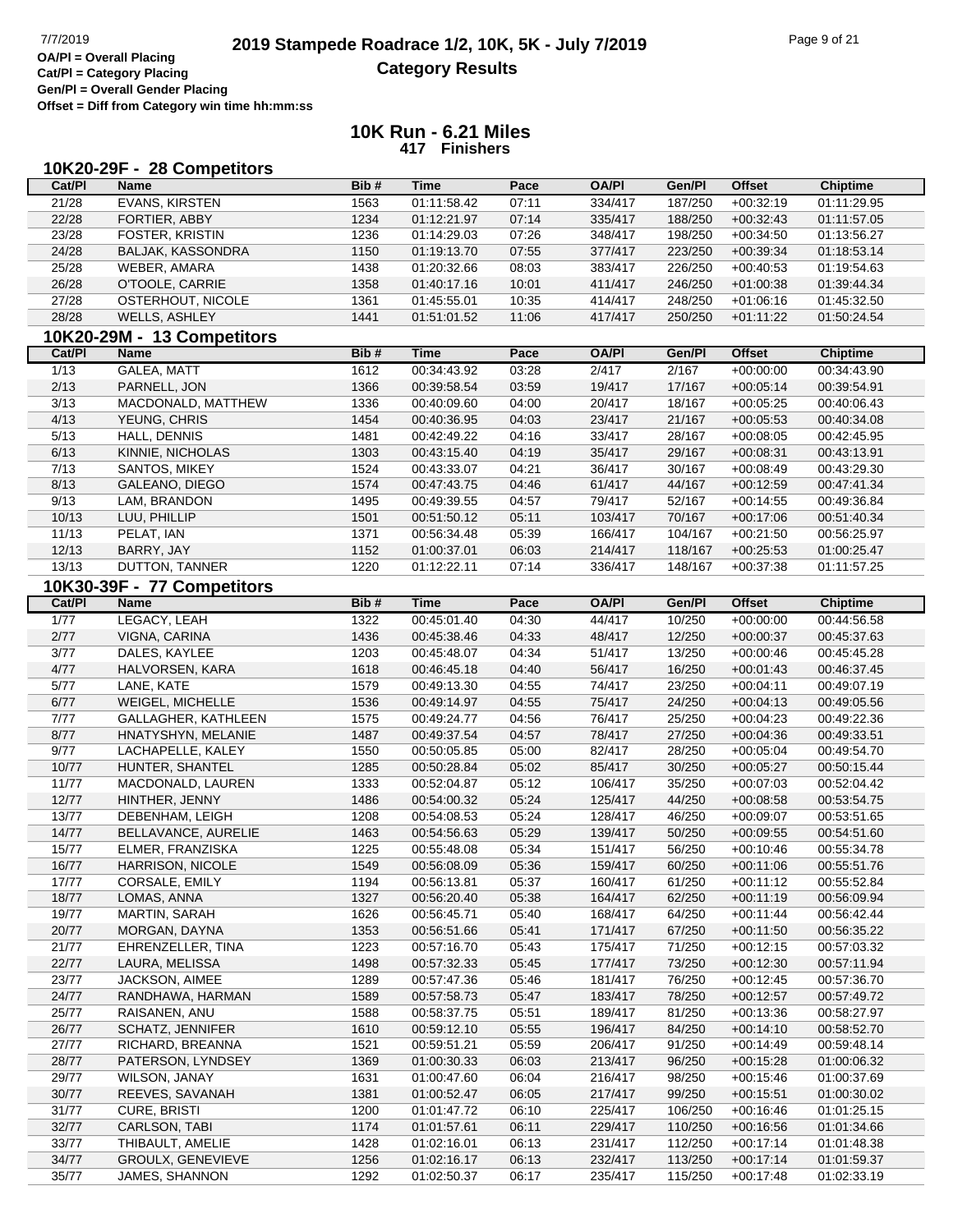## **2019 Stampede Roadrace 1/2, 10K, 5K - July 7/2019** Page 10 of 21<br> **OA/PI** = Overall Placing 2019 Stampede Roadrace 1/2, 10K, 5K - July 7/2019 **Category Results**

┑

**Cat/Pl = Category Placing Gen/Pl = Overall Gender Placing Offset = Diff from Category win time hh:mm:ss**

#### **10K Run - 6.21 Miles 417 Finishers**

#### **10K30-39F - 77 Competitors**

| Cat/PI | Name                       | Bib# | Time        | Pace  | <b>OA/PI</b> | Gen/Pl  | <b>Offset</b> | <b>Chiptime</b> |
|--------|----------------------------|------|-------------|-------|--------------|---------|---------------|-----------------|
| 36/77  | FLEMING, JOLENE            | 1233 | 01:02:54.33 | 06:17 | 238/417      | 117/250 | $+00:17:52$   | 01:02:45.40     |
| 37/77  | CASTLE, SARAH              | 1468 | 01:03:13.79 | 06:19 | 242/417      | 120/250 | $+00:18:12$   | 01:03:00.03     |
| 38/77  | LAVOIE, RACHELLE           | 1319 | 01:03:48.46 | 06:22 | 252/417      | 126/250 | $+00:18:47$   | 01:03:45.39     |
| 39/77  | HUNTER, MEGAN              | 1284 | 01:04:22.11 | 06:26 | 259/417      | 131/250 | $+00:19:20$   | 01:04:18.48     |
| 40/77  | HAYDUK, SHAYLYN            | 1270 | 01:04:45.46 | 06:28 | 265/417      | 136/250 | $+00:19:44$   | 01:04:28.22     |
| 41/77  | WEBSTER, AUDREY            | 1439 | 01:04:46.86 | 06:28 | 266/417      | 137/250 | $+00:19:45$   | 01:04:34.31     |
| 42/77  | CARON, DACIA               | 1175 | 01:04:46.91 | 06:28 | 267/417      | 138/250 | $+00:19:45$   | 01:04:32.80     |
| 43/77  | CONROY, ANGELA             |      |             |       |              |         |               |                 |
|        |                            | 1189 | 01:04:48.20 | 06:28 | 269/417      | 140/250 | $+00:19:46$   | 01:04:34.09     |
| 44/77  | SMITH, MEREDITH            | 1411 | 01:04:51.50 | 06:29 | 270/417      | 141/250 | $+00:19:50$   | 01:04:13.66     |
| 45/77  | FERRO, CARLEY              | 1546 | 01:04:58.26 | 06:29 | 272/417      | 142/250 | $+00:19:56$   | 01:04:43.24     |
| 46/77  | STOREY, ERIN               | 1424 | 01:05:22.63 | 06:32 | 280/417      | 147/250 | $+00:20:21$   | 01:05:04.99     |
| 47/77  | DOWNE, DANIELLE            | 1216 | 01:05:30.86 | 06:33 | 281/417      | 148/250 | $+00:20:29$   | 01:05:11.01     |
| 48/77  | GAMACHE, KARINA            | 1477 | 01:05:39.46 | 06:33 | 283/417      | 149/250 | $+00:20:38$   | 01:05:08.62     |
| 49/77  | SAWKA, BRIE                | 1525 | 01:06:16.09 | 06:37 | 290/417      | 154/250 | $+00:21:14$   | 01:05:36.58     |
| 50/77  | FORTUNE, KRYSTAL           | 1235 | 01:06:31.51 | 06:39 | 293/417      | 157/250 | $+00:21:30$   | 01:06:16.35     |
| 51/77  | <b>BERGERMAN, LISA</b>     | 1569 | 01:06:47.52 | 06:40 | 295/417      | 159/250 | $+00:21:46$   | 01:06:18.75     |
| 52/77  | LEN, YULIYA                | 1551 | 01:06:57.20 | 06:41 | 297/417      | 161/250 | $+00:21:55$   | 01:06:40.16     |
| 53/77  | STEWART, SUZANNE           | 1422 | 01:07:48.55 | 06:46 | 303/417      | 166/250 | $+00:22:47$   | 01:07:32.53     |
| 54/77  | CHURCH, KRISTINE           | 1184 | 01:09:50.57 | 06:59 | 323/417      | 179/250 | $+00:24:49$   | 01:09:30.26     |
| 55/77  | HANNA, AMANDA              | 1262 | 01:09:51.46 | 06:59 | 324/417      | 180/250 | $+00:24:50$   | 01:09:38.66     |
| 56/77  | CLARK, CHELSEA             | 1545 | 01:10:14.17 | 07:01 | 325/417      | 181/250 | $+00:25:12$   | 01:09:32.37     |
| 57/77  | MACLACHLAN, KYLA           |      |             |       |              |         |               |                 |
|        |                            | 1337 | 01:10:25.60 | 07:02 | 326/417      | 182/250 | $+00:25:24$   | 01:10:03.85     |
| 58/77  | HAGEL, MADELIN             | 1259 | 01:12:44.14 | 07:16 | 337/417      | 189/250 | $+00:27:42$   | 01:12:02.03     |
| 59/77  | <b>WILLIAMS, CHRISTINA</b> | 1445 | 01:13:01.81 | 07:18 | 338/417      | 190/250 | $+00:28:00$   | 01:12:45.79     |
| 60/77  | HAFSO, LINDSAY             | 1258 | 01:13:01.86 | 07:18 | 339/417      | 191/250 | $+00:28:00$   | 01:12:45.74     |
| 61/77  | NELSON, LAURA              | 1515 | 01:14:18.20 | 07:25 | 344/417      | 194/250 | $+00:29:16$   | 01:14:07.94     |
| 62/77  | SMITH, KARIANNE            | 1627 | 01:14:21.15 | 07:26 | 346/417      | 196/250 | $+00:29:19$   | 01:13:50.61     |
| 63/77  | <b>BUDGELL, DANIELLE</b>   | 1164 | 01:14:22.44 | 07:26 | 347/417      | 197/250 | $+00:29:21$   | 01:14:02.45     |
| 64/77  | EPP, KIMIKO                | 1226 | 01:14:46.96 | 07:28 | 350/417      | 200/250 | $+00:29:45$   | 01:14:14.74     |
| 65/77  | <b>BURT, SOFIA</b>         | 1633 | 01:16:02.52 | 07:36 | 358/417      | 208/250 | $+00:31:01$   | 01:15:51.04     |
| 66/77  | ANDREWS, KATE              | 1143 | 01:16:56.26 | 07:41 | 360/417      | 210/250 | $+00:31:54$   | 01:16:31.77     |
| 67/77  | JEFFRIES, NICOLA           | 1295 | 01:17:26.26 | 07:44 | 368/417      | 214/250 | $+00:32:24$   | 01:16:50.49     |
| 68/77  | SCHELLENBERG, KAITLIN      | 1591 | 01:17:55.06 | 07:47 | 370/417      | 216/250 | $+00:32:53$   | 01:17:38.62     |
| 69/77  | MACHATTIE, CYNTHIA         | 1502 | 01:18:42.64 | 07:52 | 372/417      | 218/250 | $+00:33:41$   | 01:18:28.27     |
| 70/77  | FICK, DUSTY                | 1547 | 01:18:50.73 | 07:53 | 375/417      | 221/250 | $+00:33:49$   | 01:18:45.53     |
| 71/77  | ADAMS, NYNKE               | 1461 | 01:19:25.53 | 07:56 | 378/417      | 224/250 | $+00:34:24$   | 01:19:15.27     |
| 72/77  |                            |      |             |       |              |         |               |                 |
|        | YETMAN, MANDY              | 1453 | 01:20:49.79 | 08:04 | 386/417      | 228/250 | $+00:35:48$   | 01:20:34.12     |
| 73/77  | RUSSELL, EMILY             | 1394 | 01:21:26.00 | 08:08 | 388/417      | 230/250 | $+00:36:24$   | 01:16:28.08     |
| 74/77  | PARKS, JENNIFER            | 1365 | 01:22:21.05 | 08:14 | 392/417      | 232/250 | $+00:37:19$   | 01:17:23.13     |
| 75/77  | ROBERTS, MELISSA           | 1386 | 01:23:47.63 | 08:22 | 398/417      | 237/250 | $+00:38:46$   | 01:23:20.88     |
| 76/77  | <b>KLEIN, TANIS</b>        | 1307 | 01:24:27.59 | 08:26 | 399/417      | 238/250 | $+00:39:26$   | 01:24:03.76     |
| 77/77  | SAUNDERS, HEATHER          | 1623 | 01:24:28.62 | 08:26 | 401/417      | 239/250 | $+00.39.27$   | 01:24:04.41     |
|        | 10K30-39M - 36 Competitors |      |             |       |              |         |               |                 |
| Cat/PI | <b>Name</b>                | Bib# | <b>Time</b> | Pace  | <b>OA/PI</b> | Gen/Pl  | <b>Offset</b> | <b>Chiptime</b> |
| 1/36   | SEBOKA, HAILU              | 1554 | 00:32:30.78 | 03:15 | 1/417        | 1/167   | $+00:00:00$   | 00:32:30.63     |
| 2/36   | <b>INHABER, JOSH</b>       | 1286 | 00:36:22.76 | 03:38 | 4/417        | 4/167   | $+00:03:51$   | 00:36:21.87     |
| 3/36   | ROBB, JAIME                | 1609 | 00:37:19.10 | 03:43 | 8/417        | 8/167   | $+00:04:48$   | 00:37:18.91     |
| 4/36   | BENZ, CEDRIC               | 1156 | 00:39:13.55 | 03:55 | 14/417       | 14/167  | $+00:06:42$   | 00:39:12.82     |
| 5/36   | MOONEY, RYAN               | 1510 | 00:41:18.04 | 04:07 | 25/417       | 22/167  |               | 00:41:17.72     |
|        |                            |      |             |       |              |         | $+00:08:47$   |                 |
| 6/36   | LAZUTIN, KONSTANTIN        | 1320 | 00:43:55.50 | 04:23 | 39/417       | 31/167  | $+00:11:24$   | 00:43:49.93     |
| 7/36   | <b>JACKSON, KRIS</b>       | 1290 | 00:45:45.21 | 04:34 | 50/417       | 38/167  | $+00:13:14$   | 00:45:41.44     |
| 8/36   | KOMARNISKY, NATHAN         | 1310 | 00:46:16.38 | 04:37 | 53/417       | 39/167  | $+00:13:45$   | 00:46:13.11     |
| 9/36   | CROTEAU, MARTIN            | 1197 | 00:46:44.46 | 04:40 | 55/417       | 40/167  | $+00:14:13$   | 00:46:40.69     |
| 10/36  | FUREY, COLUM               | 1243 | 00:46:54.11 | 04:41 | 57/417       | 41/167  | $+00:14:23$   | 00:46:35.43     |
| 11/36  | <b>WHITTALL, TRISTAN</b>   | 1444 | 00:47:05.17 | 04:42 | 59/417       | 43/167  | $+00:14:34$   | 00:46:45.73     |
| 12/36  | LOWTHER, ROBERT            | 1595 | 00:47:52.70 | 04:47 | 64/417       | 45/167  | $+00:15:21$   | 00:47:51.81     |
| 13/36  | MCLEOD, SEAN               | 1508 | 00:48:27.81 | 04:50 | 66/417       | 46/167  | $+00:15:57$   | 00:48:17.35     |
| 14/36  | ATICI, MEHMET              | 1625 | 00:48:40.98 | 04:52 | 70/417       | 48/167  | $+00:16:10$   | 00:47:59.90     |
| 15/36  | TUCKER, PAUL               | 1615 | 00:50:28.56 | 05:02 | 84/417       | 55/167  | $+00:17:57$   | 00:49:53.72     |
| 16/36  | LUNDGREN, MICHAEL          | 1616 | 00:50:31.30 | 05:03 | 86/417       | 56/167  | $+00:18:00$   | 00:50:29.21     |
| 17/36  | PROULX, MATHIEU            | 1378 | 00:50:35.89 | 05:03 | 88/417       | 58/167  | $+00:18:05$   | 00:50:27.76     |
|        |                            |      |             |       |              |         |               |                 |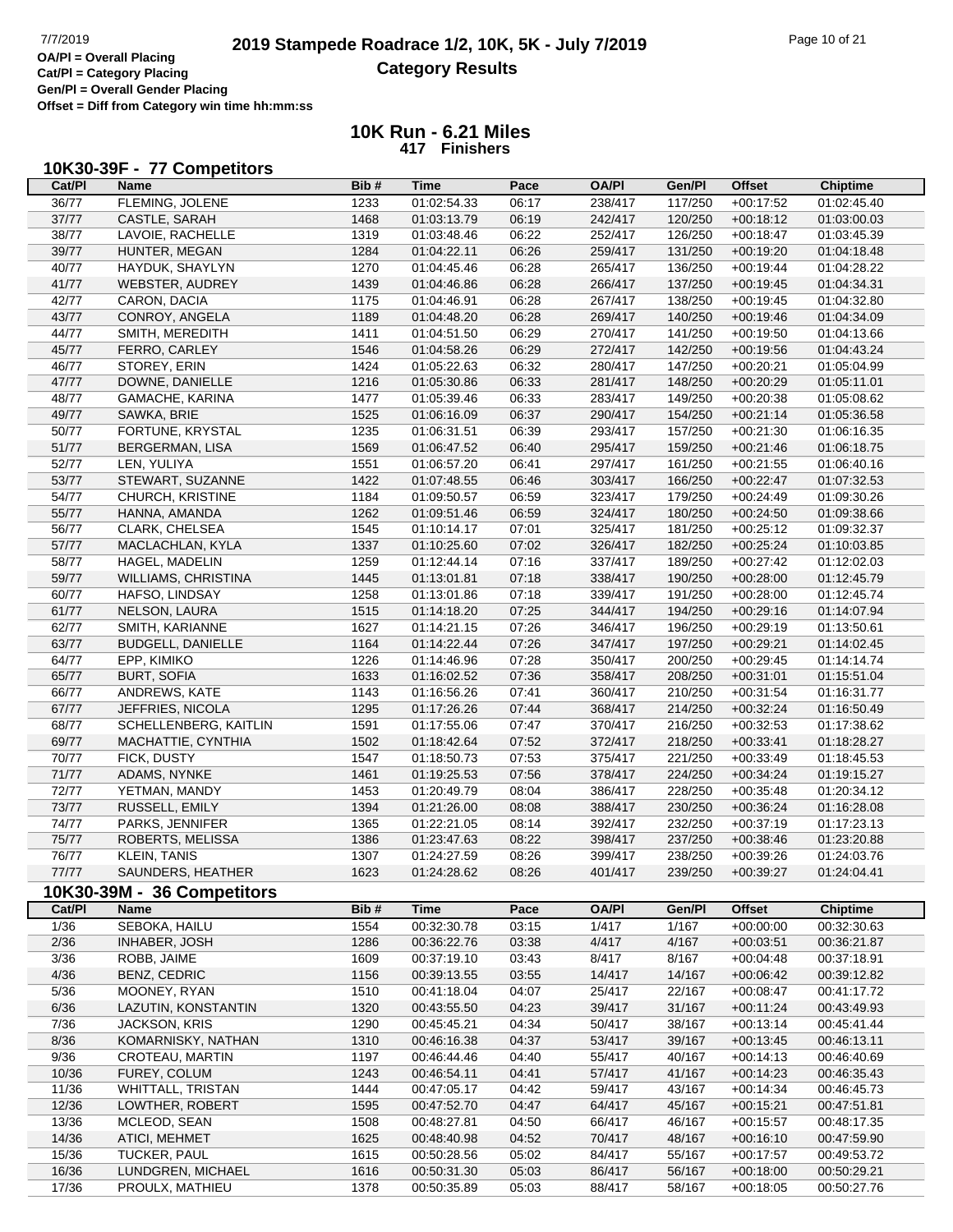# **2019 Stampede Roadrace 1/2, 10K, 5K - July 7/2019** Page 11 of 21<br> **OA/PI** = Overall Placing **2019 Stampede Roadrace 1/2, 10K, 5K - July 7/2019 Category Results**

**Cat/Pl = Category Placing Gen/Pl = Overall Gender Placing Offset = Diff from Category win time hh:mm:ss**

| Cat/PI | Name                       | Bib# | <b>Time</b> | Pace  | <b>OA/PI</b> | Gen/Pl  | <b>Offset</b> | <b>Chiptime</b> |
|--------|----------------------------|------|-------------|-------|--------------|---------|---------------|-----------------|
| 18/36  | ARDOLINO, RAFFAELE         | 1144 | 00:50:53.58 | 05:05 | 91/417       | 61/167  | $+00:18:22$   | 00:50:49.45     |
| 19/36  | JEFFREY, TIM               | 1294 | 00:50:54.36 | 05:05 | 92/417       | 62/167  | $+00:18:23$   | 00:50:42.10     |
| 20/36  | LAVOIE, YVES               | 1614 | 00:51:09.55 | 05:06 | 95/417       | 64/167  | $+00:18:38$   | 00:50:54.52     |
| 21/36  | MCLEOD, GEOFF              | 1506 | 00:51:18.13 | 05:07 | 97/417       | 66/167  | $+00:18:47$   | 00:51:06.98     |
| 22/36  | PIERRE, LUDOVIC            | 1519 | 00:51:20.43 | 05:08 | 98/417       | 67/167  | $+00:18:49$   | 00:51:18.14     |
| 23/36  | DOLAN, GARY                | 1602 | 00:51:53.24 | 05:11 | 104/417      | 71/167  | $+00:19:22$   | 00:51:19.06     |
| 24/36  | PATERSON, SHANE            | 1587 | 00:52:43.66 | 05:16 | 112/417      | 74/167  | $+00:20:12$   | 00:52:26.30     |
| 25/36  | <b>BRADE, KYLE</b>         | 1160 | 00:52:55.21 | 05:17 | 113/417      | 75/167  | $+00:20:24$   | 00:52:48.64     |
| 26/36  | GALE, CAMERON              | 1476 | 00:53:12.16 | 05:19 | 118/417      | 79/167  | $+00:20:41$   | 00:53:06.65     |
| 27/36  | LOMAS, MATT                | 1328 | 00:54:03.42 | 05:24 | 127/417      | 82/167  | $+00:21:32$   | 00:53:53.36     |
| 28/36  | HAWKINS, TRAVIS            | 1269 | 00:54:27.32 | 05:26 | 132/417      | 85/167  | $+00:21:56$   | 00:54:23.25     |
| 29/36  | AGARWAL, GOUTAM            | 1140 | 00:55:19.48 | 05:31 | 144/417      | 93/167  | $+00:22:48$   | 00:55:16.89     |
| 30/36  | LANDRY, RUSSELL            | 1496 | 00:58:17.64 | 05:49 | 186/417      | 107/167 | $+00:25:46$   | 00:58:04.44     |
| 31/36  | <b>BAGNALL, STEPHEN</b>    | 1147 | 00:58:39.08 | 05:51 | 190/417      | 109/167 | $+00:26:08$   | 00:57:58.80     |
| 32/36  | FLEMING, JOHNATHAN         | 1548 | 01:02:54.29 | 06:17 | 237/417      | 121/167 | $+00:30:23$   | 01:02:45.08     |
| 33/36  | FUNG, ALASTAIR             | 1240 | 01:04:00.48 | 06:24 | 256/417      | 128/167 | $+00:31:29$   | 01:03:52.59     |
| 34/36  | SMITH, ADAM                | 1409 | 01:04:51.53 | 06:29 | 271/417      | 130/167 | $+00:32:20$   | 01:04:13.69     |
| 35/36  | SALVADOR, WINE             | 1523 | 01:08:55.35 | 06:53 | 312/417      | 140/167 | $+00:36:24$   | 01:08:28.72     |
| 36/36  | WILLIAMS, MICHAEL          | 1446 | 01:10:32.47 | 07:03 | 327/417      | 145/167 | $+00:38:01$   | 01:10:10.22     |
|        |                            |      |             |       |              |         |               |                 |
|        | 10K40-49F - 79 Competitors |      |             |       |              |         |               |                 |
| Cat/PI | <b>Name</b>                | Bib# | <b>Time</b> | Pace  | <b>OA/PI</b> | Gen/Pl  | <b>Offset</b> | <b>Chiptime</b> |
| 1/79   | SUTHERLAND, ANDRIA         | 1532 | 00:39:40.22 | 03:58 | 16/417       | 2/250   | $+00:00:00$   | 00:39:38.13     |
| 2/79   | <b>BUHLERS, DEBORAH</b>    | 1540 | 00:43:39.45 | 04:21 | 37/417       | 7/250   | $+00.03.59$   | 00:43:36.58     |
| 3/79   | <b>GERARD, MARISA</b>      | 1562 | 00:45:49.66 | 04:34 | 52/417       | 14/250  | $+00:06:09$   | 00:45:47.85     |
| 4/79   | PAWELCZAK, ROSARIO         | 1370 | 00:47:31.75 | 04:45 | 60/417       | 17/250  | $+00:07:51$   | 00:47:22.86     |
| 5/79   | SAWCHYN, KRISTA            | 1398 | 00:48:14.10 | 04:49 | 65/417       | 20/250  | $+00:08:33$   | 00:48:11.45     |
| 6/79   | HARTMAN, JO-ANN            | 1266 | 00:51:41.19 | 05:10 | 101/417      | 33/250  | $+00:12:00$   | 00:51:28.17     |
| 7/79   | TELANG, KRISTIN            | 1533 | 00:52:04.40 | 05:12 | 105/417      | 34/250  | $+00:12:24$   | 00:51:53.04     |
| 8/79   | TELANG, LISA               | 1534 | 00:52:05.85 | 05:12 | 107/417      | 36/250  | $+00:12:25$   | 00:51:54.00     |
| 9/79   | NEWTON, BRANDI             | 1586 | 00:52:30.95 | 05:15 | 109/417      | 37/250  | $+00:12:50$   | 00:52:19.67     |
| 10/79  | MUNDT, MIRJA               | 1608 | 00:52:31.75 | 05:15 | 111/417      | 38/250  | $+00:12:51$   | 00:52:23.80     |
| 11/79  | <b>BLAUG, CARRIE</b>       | 1598 | 00:53:13.59 | 05:19 | 119/417      | 40/250  | $+00:13:33$   | 00:53:07.18     |
| 12/79  | COULTER, KATRINA           | 1195 | 00:53:49.99 | 05:23 | 123/417      | 43/250  | $+00:14:09$   | 00:53:30.14     |
| 13/79  | MCINNES, BRENDA            | 1504 | 00:54:57.60 | 05:29 | 140/417      | 51/250  | $+00:15:17$   | 00:54:52.68     |
| 14/79  | FALLEN, LORI               | 1231 | 00:55:42.17 | 05:34 | 150/417      | 55/250  | $+00:16:01$   | 00:55:35.02     |
| 15/79  | SMITH, NICOLA              | 1412 | 00:55:58.55 | 05:35 | 156/417      | 58/250  | $+00:16:18$   | 00:55:38.70     |
| 16/79  | ZACHARIAS, NICOLE          | 1455 | 00:56:04.51 | 05:36 | 158/417      | 59/250  | $+00:16:24$   | 00:55:43.80     |
| 17/79  | <b>BREAU, CYNTHIA</b>      | 1163 | 00:56:47.96 | 05:40 | 169/417      | 65/250  | $+00:17:07$   | 00:56:31.62     |
| 18/79  | MURPHY, AMANDA             | 1355 | 00:56:48.01 | 05:40 | 170/417      | 66/250  | $+00:17:07$   | 00:56:32.19     |
| 19/79  | MORRISH, ALICIA            | 1354 | 00:56:56.17 | 05:41 | 172/417      | 68/250  | $+00:17:15$   | 00:56:31.76     |
| 20/79  | <b>CULLIMORE, JENN</b>     | 1199 | 00:57:46.91 | 05:46 | 180/417      | 75/250  | $+00:18:06$   | 00:57:40.62     |
| 21/79  | SMITH, NICOLE              | 1611 | 00:58:16.19 | 05:49 | 185/417      | 79/250  | $+00:18:35$   | 00:58:08.06     |
| 22/79  | WOODWORTH, LINDSAY         | 1537 | 00:58:17.71 | 05:49 | 187/417      | 80/250  | $+00.18.37$   | 00:58:04.73     |
| 23/79  | AVERY, ANGELA              | 1462 | 00:59:08.89 | 05:54 | 195/417      | 83/250  | $+00:19:28$   | 00:58:56.77     |
| 24/79  | ALLEN, KRISTAL             | 1141 | 00:59:25.60 | 05:56 | 199/417      | 85/250  | $+00:19:45$   | 00:59:08.72     |
| 25/79  | KOWALISHEN, DORRIE         | 1314 | 00:59:47.13 | 05:58 | 204/417      | 89/250  | $+00:20:06$   | 00:59:35.39     |
| 26/79  | <b>INNES, CHRISTIE</b>     | 1287 | 01:00:02.53 | 06:00 | 210/417      | 93/250  | $+00:20:22$   | 00:59:41.12     |
| 27/79  | HAWRYSCHUK, GINA           | 1484 | 01:00:27.70 | 06:02 | 211/417      | 94/250  | $+00:20:47$   | 01:00:05.83     |
| 28/79  | TULLOCH, CHRISTINE         | 1432 | 01:00:43.99 | 06:04 | 215/417      | 97/250  | $+00:21:03$   | 01:00:14.80     |
| 29/79  | ZENITH, AMBER              | 1456 | 01:01:11.08 | 06:07 | 220/417      | 102/250 | $+00:21:30$   | 01:01:02.43     |
| 30/79  | HUSKA, CATHY               | 1604 | 01:01:16.90 | 06:07 | 221/417      | 103/250 | $+00:21:36$   | 01:00:59.04     |
| 31/79  | SMYRL, LISA                | 1413 | 01:01:31.24 | 06:09 | 222/417      | 104/250 | $+00:21:51$   | 01:01:07.11     |
| 32/79  | KEATLEY, CATHERINE         | 1299 | 01:01:45.23 | 06:10 | 224/417      | 105/250 | $+00:22:05$   | 01:01:25.24     |
| 33/79  | CYRE, SHELLEY              | 1601 | 01:01:48.11 | 06:10 | 226/417      | 107/250 | $+00:22:07$   | 01:01:27.90     |
| 34/79  | GIBNEY, LEIGH              | 1245 | 01:01:48.37 | 06:10 | 227/417      | 108/250 | $+00:22:08$   | 01:01:38.69     |
| 35/79  | DIBSKI, PATTI              | 1211 | 01:02:10.59 | 06:13 | 230/417      | 111/250 | $+00:22:30$   | 01:01:42.50     |
| 36/79  | ROBINSON, ANDREA L         | 1596 | 01:02:51.87 | 06:17 | 236/417      | 116/250 | $+00:23:11$   | 01:02:47.92     |
| 37/79  | EDWARDS, MEAGAN            | 1222 | 01:02:56.74 | 06:17 | 240/417      | 119/250 | $+00:23:16$   | 01:02:33.69     |
| 38/79  | LUU, KRISTEN               | 1580 | 01:03:15.10 | 06:19 | 243/417      | 121/250 | $+00:23:34$   | 01:03:05.42     |
| 39/79  | KEMP, ANITA                | 1301 | 01:03:36.95 | 06:21 | 245/417      | 122/250 | $+00:23:56$   | 01:03:29.06     |
| 40/79  | CHATAIN, PEARL             | 1180 | 01:03:37.53 | 06:21 | 246/417      | 123/250 | $+00:23:57$   | 01:03:28.64     |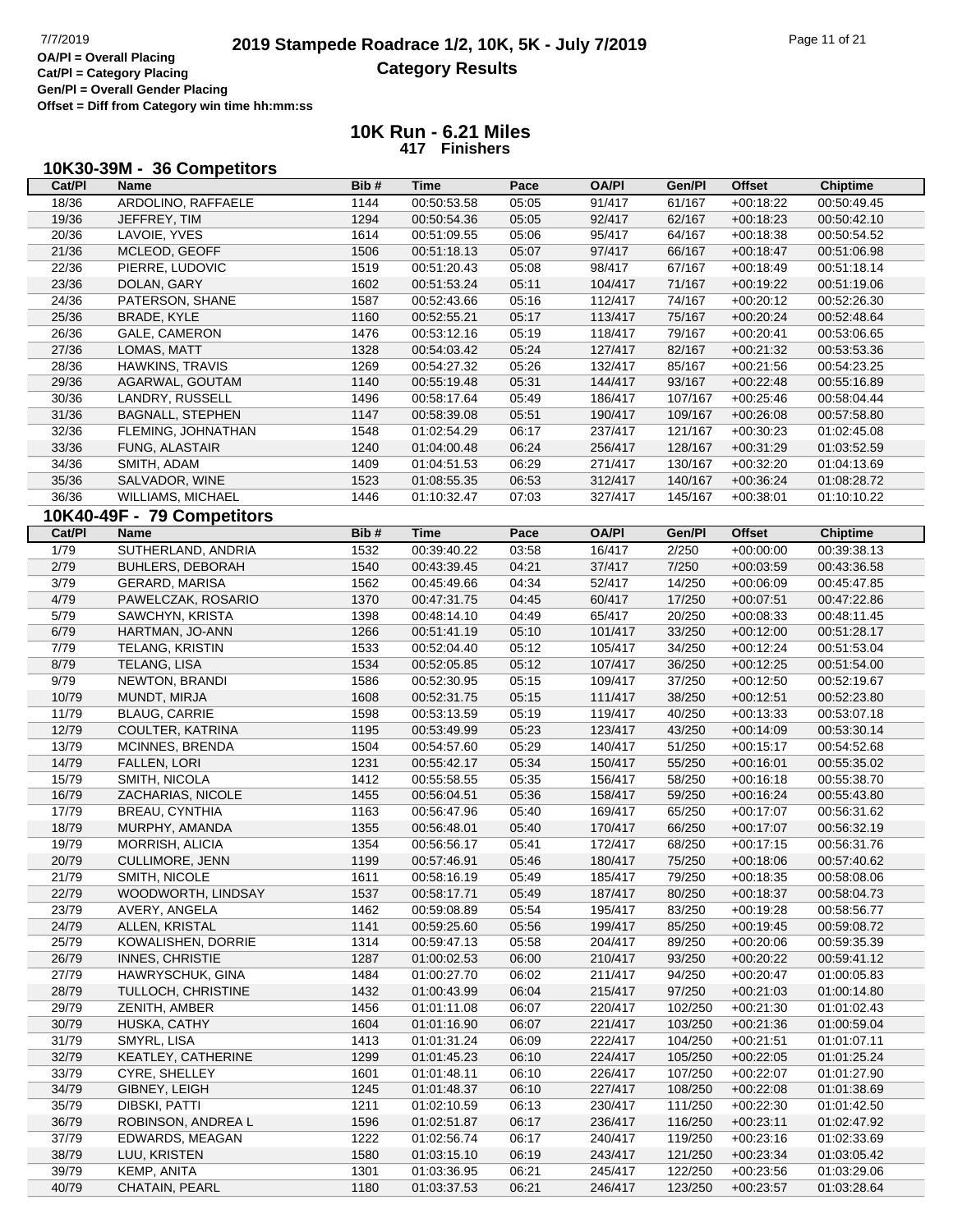## **2019 Stampede Roadrace 1/2, 10K, 5K - July 7/2019** Page 12 of 21<br> **2019 Stampede Roadrace 1/2, 10K, 5K - July 7/2019 Category Results**

**Cat/Pl = Category Placing Gen/Pl = Overall Gender Placing Offset = Diff from Category win time hh:mm:ss**

#### **10K Run - 6.21 Miles 417 Finishers**

#### **10K40-49F - 79 Competitors**

| Cat/Pl | Name                       | Bib# | Time        | Pace  | <b>OA/PI</b> | Gen/Pl  | <b>Offset</b> | <b>Chiptime</b> |
|--------|----------------------------|------|-------------|-------|--------------|---------|---------------|-----------------|
| 41/79  | MORTON, JENNIFER           | 1513 | 01:03:39.15 | 06:21 | 248/417      | 125/250 | $+00:23:58$   | 01:03:24.60     |
| 42/79  | KATS, PAM                  | 1298 | 01:04:00.97 | 06:24 | 257/417      | 129/250 | $+00:24:20$   | 01:03:37.34     |
| 43/79  | BAYDA, JANET               | 1155 | 01:04:26.40 | 06:26 | 260/417      | 132/250 | $+00:24:46$   | 01:04:04.79     |
| 44/79  | JONES, KIMBERLY            | 1297 | 01:04:36.43 | 06:27 | 263/417      | 134/250 | $+00:24:56$   | 01:04:13.12     |
| 45/79  | CHIASSON, MICHELLE         |      |             |       |              |         |               |                 |
|        |                            | 1544 | 01:04:38.78 | 06:27 | 264/417      | 135/250 | $+00:24:58$   | 01:04:26.84     |
| 46/79  | LUTZ, KELLY                | 1331 | 01:05:01.14 | 06:30 | 273/417      | 143/250 | $+00:25:20$   | 01:04:47.03     |
| 47/79  | FIGUEIREDO, BEATRIZ        | 1232 | 01:05:06.11 | 06:30 | 275/417      | 144/250 | $+00:25:25$   | 01:04:52.81     |
| 48/79  | TONG, PATTY                | 1430 | 01:05:21.88 | 06:32 | 278/417      | 146/250 | $+00:25:41$   | 01:05:04.98     |
| 49/79  | CHENGKALATH, KALPANA       | 1181 | 01:05:39.79 | 06:33 | 284/417      | 150/250 | $+00:25:59$   | 01:05:16.74     |
| 50/79  | CHAINARONGPINIJ, KOKO      | 1178 | 01:05:40.65 | 06:34 | 285/417      | 151/250 | $+00:26:00$   | 01:05:17.40     |
| 51/79  | SINGLETON, JUNE            | 1406 | 01:05:45.95 | 06:34 | 286/417      | 152/250 | $+00:26:05$   | 01:05:32.27     |
| 52/79  | CORONA, VERONICA           | 1632 | 01:06:11.64 | 06:37 | 289/417      | 153/250 | $+00:26:31$   | 01:05:45.37     |
| 53/79  | HENDRIKSEN, NATALIA        | 1275 | 01:06:25.72 | 06:38 | 292/417      | 156/250 | $+00:26:45$   | 01:06:12.24     |
| 54/79  | MICHELIN, KARI             | 1348 | 01:07:20.88 | 06:44 | 298/417      | 162/250 | $+00:27:40$   | 01:05:22.96     |
| 55/79  | LEMON, TERESA              | 1324 | 01:07:46.70 | 06:46 | 301/417      | 165/250 | $+00:28:06$   | 01:07:29.82     |
| 56/79  | FLEMMING, MICHELLE         | 1474 | 01:07:51.80 | 06:47 | 304/417      | 167/250 | $+00:28:11$   | 01:07:33.18     |
| 57/79  | CRERAR, ERIN               | 1196 | 01:07:58.49 | 06:47 | 306/417      | 169/250 | $+00:28:18$   | 01:07:26.15     |
| 58/79  | SWIEGERS, ROLE             | 1426 | 01:08:37.32 | 06:51 | 310/417      | 171/250 | $+00:28:57$   | 01:08:04.04     |
| 59/79  |                            |      |             |       |              |         |               |                 |
|        | <b>KRYGIER, NICKI</b>      | 1316 | 01:08:51.01 | 06:53 | 311/417      | 172/250 | $+00:29:10$   | 01:08:35.11     |
| 60/79  | HAWRYSCHUK, HOLLY          | 1485 | 01:09:03.62 | 06:54 | 315/417      | 174/250 | $+00:29:23$   | 01:08:41.75     |
| 61/79  | REALUBIT, MARIE            | 1380 | 01:09:07.00 | 06:54 | 316/417      | 175/250 | $+00:29:26$   | 01:08:23.95     |
| 62/79  | ABRAHAM, SALLY             | 1138 | 01:09:41.96 | 06:58 | 320/417      | 177/250 | $+00:30:01$   | 01:09:16.39     |
| 63/79  | MOHAMED, SUZAN             | 1628 | 01:11:10.30 | 07:07 | 328/417      | 183/250 | $+00:31:30$   | 01:10:53.40     |
| 64/79  | CURRY, KASIA               | 1201 | 01:11:47.46 | 07:10 | 333/417      | 186/250 | $+00:32:07$   | 01:11:41.17     |
| 65/79  | SANTOS, JOCELYN            | 1395 | 01:14:55.84 | 07:29 | 351/417      | 201/250 | $+00:35:15$   | 01:14:29.81     |
| 66/79  | SANTOS, LISA               | 1396 | 01:14:56.12 | 07:29 | 352/417      | 202/250 | $+00:35:15$   | 01:14:29.85     |
| 67/79  | GONZALEZ, LAURA            | 1249 | 01:15:07.94 | 07:30 | 354/417      | 204/250 | $+00:35:27$   | 01:14:58.73     |
| 68/79  | HERRERA, VERONICA          | 1276 | 01:15:41.07 | 07:34 | 356/417      | 206/250 | $+00:36:00$   | 01:15:11.74     |
| 69/79  | SMITH, CATHERINE           | 1410 | 01:16:59.38 | 07:41 | 361/417      | 211/250 | $+00:37:19$   | 01:16:34.13     |
| 70/79  | OLTHUIS, ERIN              | 1360 | 01:17:14.87 | 07:43 | 365/417      | 213/250 | $+00:37:34$   | 01:16:31.66     |
| 71/79  | SHEPHERD, JANICE           | 1527 | 01:18:01.16 | 07:48 | 371/417      | 217/250 | $+00:38:20$   | 01:17:20.72     |
| 72/79  | HENDRA, CHRISTINA          | 1272 | 01:21:04.04 | 08:06 | 387/417      | 229/250 | $+00:41:23$   | 01:20:49.30     |
| 73/79  | DAVIDSON, ANNE             | 1205 | 01:21:37.09 | 08:09 | 389/417      | 231/250 | $+00:41:56$   | 01:20:53.48     |
| 74/79  | WARRIER, NIRMALA           | 1535 | 01:22:30.29 | 08:15 | 393/417      | 233/250 | $+00:42:50$   | 01:17:32.37     |
|        |                            |      |             |       |              |         |               |                 |
| 75/79  | GEE, KAREN                 | 1244 | 01:22:34.72 | 08:15 | 395/417      | 235/250 | $+00:42:54$   | 01:21:52.88     |
| 76/79  | RANTA, GALE                | 1520 | 01:22:57.43 | 08:17 | 396/417      | 236/250 | $+00:43:17$   | 01:22:14.46     |
| 77/79  | SOBOTNIKOVA, MICHAELA      | 1529 | 01:24:28.74 | 08:26 | 402/417      | 240/250 | $+00:44:48$   | 01:24:05.11     |
| 78/79  | STADEL, TANYA              | 1419 | 01:43:02.44 | 10:18 | 413/417      | 247/250 | $+01:03:22$   | 01:42:23.83     |
| 79/79  | JOHNSON, KAREN             | 1296 | 01:51:01.33 | 11:06 | 415/417      | 249/250 | $+01:11:21$   | 01:50:24.91     |
|        | 10K40-49M - 42 Competitors |      |             |       |              |         |               |                 |
| Cat/PI | <b>Name</b>                | Bib# | <b>Time</b> | Pace  | <b>OA/PI</b> | Gen/Pl  | <b>Offset</b> | <b>Chiptime</b> |
| 1/42   | MACEACHERN, PAUL           | 1617 | 00:37:03.53 | 03:42 | 7/417        | 7/167   | $+00:00:00$   | 00:37:02.80     |
| 2/42   | LO, TONY                   | 1326 | 00:38:41.72 | 03:52 | 11/417       | 11/167  | $+00:01:38$   | 00:38:40.47     |
| 3/42   | STORCK, ARIC               | 1423 | 00:40:15.20 | 04:01 | 22/417       | 20/167  | $+00:03:11$   | 00:40:13.65     |
| 4/42   | PIERRE, AURELIEN           | 1518 | 00:41:27.98 | 04:08 | 27/417       | 24/167  | $+00:04:24$   | 00:41:26.17     |
| 5/42   | <b>GRAY, NEIL</b>          | 1254 | 00:41:30.92 | 04:09 | 28/417       | 25/167  | $+00:04:27$   | 00:41:29.67     |
| 6/42   | DYCK, DAVID                | 1472 | 00:41:33.65 | 04:09 | 29/417       | 26/167  | $+00:04:30$   | 00:41:32.02     |
|        |                            |      |             |       |              |         |               |                 |
| 7/42   | WELDON, OWEN               | 1440 | 00:44:19.33 | 04:25 | 41/417       | 33/167  | $+00:07:15$   | 00:44:15.26     |
| 8/42   | <b>BUTCHER, STUART</b>     | 1167 | 00:45:20.15 | 04:32 | 46/417       | 35/167  | $+00:08:16$   | 00:45:11.42     |
| 9/42   | JULL, MARK                 | 1491 | 00:46:56.36 | 04:41 | 58/417       | 42/167  | $+00:09:52$   | 00:46:56.36     |
| 10/42  | KELLER, JAMIE              | 1630 | 00:48:43.02 | 04:52 | 72/417       | 50/167  | $+00:11:39$   | 00:48:23.62     |
| 11/42  | LUDBROOK, KEVIN            | 1329 | 00:49:43.00 | 04:58 | 80/417       | 53/167  | $+00:12:39$   | 00:49:27.90     |
| 12/42  | BARABASH, ADAM             | 1151 | 00:50:51.05 | 05:05 | 90/417       | 60/167  | $+00:13:47$   | 00:50:49.56     |
| 13/42  | LINTOTT, CASS              | 1559 | 00:51:09.53 | 05:06 | 94/417       | 63/167  | $+00:14:06$   | 00:50:59.07     |
| 14/42  | ASTUDILLO, NELL JONE       | 1568 | 00:52:15.88 | 05:13 | 108/417      | 72/167  | $+00:15:12$   | 00:52:14.56     |
| 15/42  | SPENCE, CHRIS              | 1592 | 00:52:31.05 | 05:15 | 110/417      | 73/167  | $+00:15:27$   | 00:52:19.77     |
| 16/42  | LAMBERT, SEAN              | 1318 | 00:52:59.45 | 05:17 | 115/417      | 76/167  | $+00:15:55$   | 00:52:46.33     |
| 17/42  | DECKART, CHRISTIAN         | 1209 | 00:53:29.62 | 05:20 | 122/417      | 80/167  | $+00:16:26$   | 00:53:23.61     |
| 18/42  | <b>KENEY, TOM</b>          | 1492 | 00:54:21.34 | 05:26 | 131/417      | 84/167  | $+00:17:17$   | 00:53:41.95     |
| 19/42  | LEAMY, PATRICK             | 1321 | 00:54:47.92 | 05:28 | 137/417      | 88/167  | $+00:17:44$   | 00:54:33.55     |
| 20/42  | PATCHETT, CHRISTOPHER      | 1552 | 00:55:51.66 | 05:35 | 154/417      | 97/167  | $+00:18:48$   | 00:55:36.64     |
|        |                            |      |             |       |              |         |               |                 |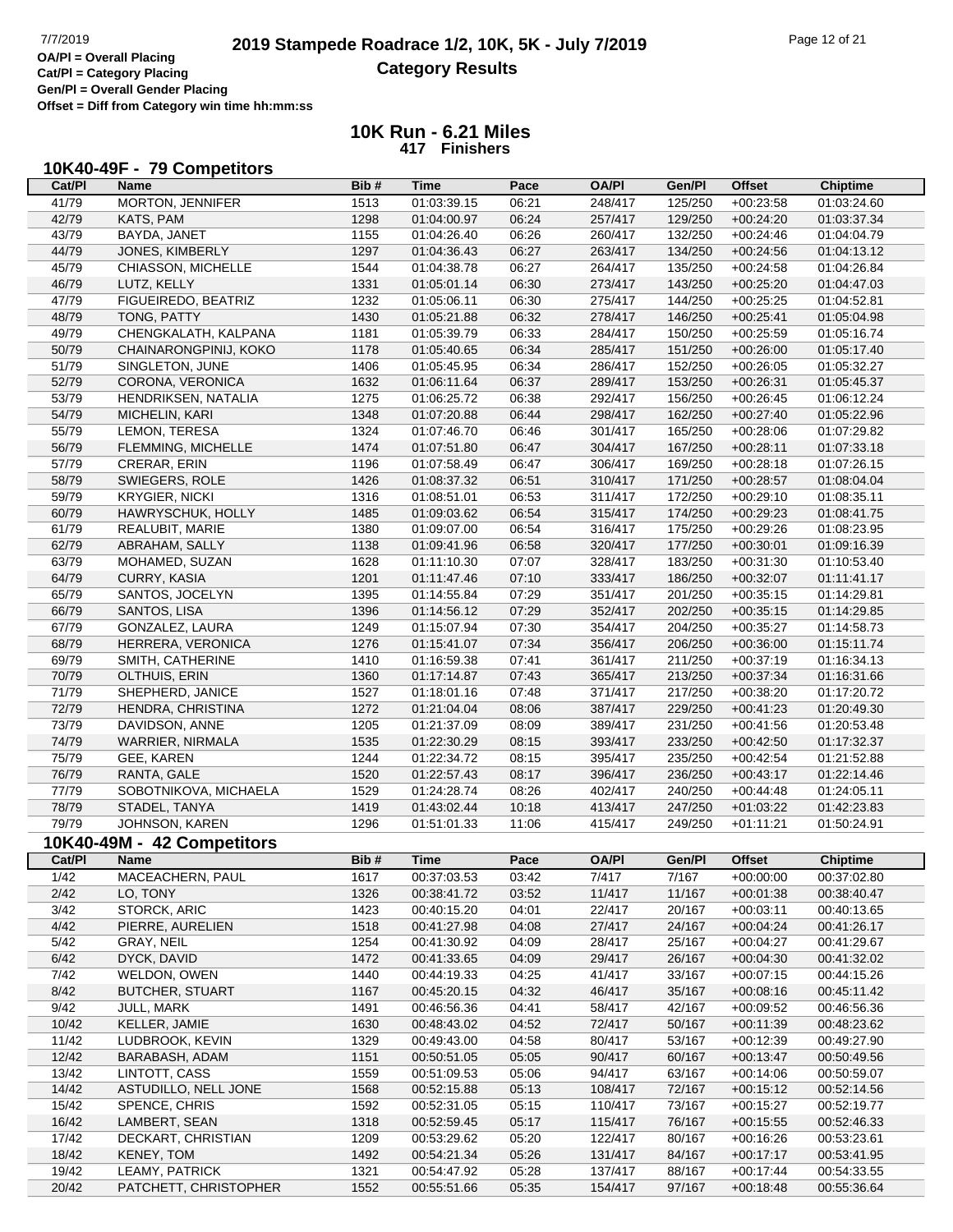## **2019 Stampede Roadrace 1/2, 10K, 5K - July 7/2019** Page 13 of 21<br> **OA/PI** = Overall Placing 2019 Stampede Roadrace 1/2, 10K, 5K - July 7/2019 **Category Results**

**Cat/Pl = Category Placing Gen/Pl = Overall Gender Placing Offset = Diff from Category win time hh:mm:ss**

| 10K40-49M - 42 Competitors |
|----------------------------|
|----------------------------|

| Cat/PI | Name                       | Bib# | Time                       | Pace  | <b>OA/PI</b> | Gen/Pl  | <b>Offset</b> | <b>Chiptime</b> |
|--------|----------------------------|------|----------------------------|-------|--------------|---------|---------------|-----------------|
| 21/42  | HOPKINS, SCOTT             | 1489 | 00:55:56.49                | 05:35 | 155/417      | 98/167  | $+00:18:52$   | 00:55:43.87     |
| 22/42  | COHEN, ROB                 | 1187 | 00:56:01.04                | 05:36 | 157/417      | 99/167  | $+00:18:57$   | 00:55:46.85     |
| 23/42  | CARDER, SHAWN              | 1172 | 00:56:20.07                | 05:38 | 163/417      | 102/167 | $+00:19:16$   | 00:55:53.10     |
| 24/42  | MARTIN, SCOTT              | 1503 | 00:57:34.00                | 05:45 | 178/417      | 105/167 | $+00:20:30$   | 00:57:26.63     |
| 25/42  | <b>CLARKE, ROB</b>         | 1186 | 00:58:10.91                | 05:49 | 184/417      | 106/167 | $+00:21:07$   | 00:57:56.42     |
| 26/42  | <b>TSANG, BRIAN</b>        | 1431 | 00:59:12.22                | 05:55 | 197/417      | 113/167 | $+00:22:08$   | 00:59:04.91     |
| 27/42  | <b>KEMPER, CHRIS</b>       | 1578 | 00:59:12.78                | 05:55 | 198/417      | 114/167 | $+00:22:09$   | 00:59:06.03     |
| 28/42  | <b>KRYGIER, CORY</b>       | 1315 | 00:59:56.60                | 05:59 | 207/417      | 116/167 | $+00:22:53$   | 00:59:41.44     |
| 29/42  | KENNEDY, BRADLEY           | 1620 | 00:59:59.58                | 05:59 | 209/417      | 117/167 | $+00:22:56$   | 00:59:38.09     |
| 30/42  | LAMBE, GRANT               | 1613 | 01:03:12.48                | 06:19 | 241/417      | 122/167 | $+00:26:08$   | 01:02:57.46     |
| 31/42  | MORTON, ANDREW             | 1512 | 01:03:40.72                | 06:22 | 249/417      | 124/167 | $+00:26:37$   | 01:03:26.06     |
| 32/42  | HOMES, ADAM                | 1488 | 01:05:03.48                | 06:30 | 274/417      | 131/167 | $+00:27:59$   | 01:04:49.72     |
| 33/42  | COOPER, IRA                | 1192 | 01:05:22.40                | 06:32 | 279/417      | 133/167 | $+00:28:18$   | 01:05:05.10     |
| 34/42  | DOWELL, JON                | 1213 | 01:08:34.04                | 06:51 | 309/417      | 139/167 | $+00:31:30$   | 01:08:15.22     |
| 35/42  | <b>HENDRICKSON, ROB</b>    | 1274 | 01:09:11.24                | 06:55 | 317/417      | 142/167 | $+00:32:07$   | 01:08:39.64     |
| 36/42  | CHAU, JASON                | 1572 | 01:13:15.17                | 07:19 | 340/417      | 149/167 | $+00:36:11$   | 01:03:17.25     |
|        |                            |      |                            |       |              |         | $+00:40:11$   |                 |
| 37/42  | VIERNEZA, MIKE             | 1435 | 01:17:14.78                | 07:43 | 364/417      | 152/167 |               | 01:16:32.46     |
| 38/42  | CHIASSON, KEITH            | 1543 | 01:17:26.00                | 07:44 | 367/417      | 154/167 | $+00:40:22$   | 01:17:09.92     |
| 39/42  | CHISHOLM, BRIAN            | 1182 | 01:23:47.06                | 08:22 | 397/417      | 161/167 | $+00:46:43$   | 01:23:20.12     |
| 40/42  | QUINN, LIAM                | 1629 | 01:24:28.29                | 08:26 | 400/417      | 162/167 | $+00:47:24$   | 01:24:04.88     |
| 41/42  | STADEL, MICHAEL            | 1418 | 01:35:03.05                | 09:30 | 410/417      | 165/167 | $+00:57:59$   | 01:34:25.35     |
| 42/42  | <b>WELLS, JASON</b>        | 1442 | 01:51:01.45                | 11:06 | 416/417      | 167/167 | $+01:13:57$   | 01:50:25.19     |
|        | 10K50-59F - 38 Competitors |      |                            |       |              |         |               |                 |
| Cat/PI | <b>Name</b>                | Bib# | <b>Time</b>                | Pace  | <b>OA/PI</b> | Gen/Pl  | <b>Offset</b> | <b>Chiptime</b> |
| 1/38   | MACDONALD, LINDA           | 1334 | 00:43:12.07                | 04:19 | 34/417       | 6/250   | $+00:00:00$   | 00:43:09.78     |
| 2/38   | LAYCOCK, KENDRA            | 1624 | 00:45:17.48                | 04:31 | 45/417       | 11/250  | $+00:02:05$   | 00:45:14.41     |
| 3/38   | MULLIGAN, ZITA             | 1514 | 00:46:31.97                | 04:39 | 54/417       | 15/250  | $+00:03:19$   | 00:46:28.80     |
| 4/38   | PANNETT, TRACY             | 1363 | 00:47:44.94                | 04:46 | 62/417       | 18/250  | $+00:04:32$   | 00:47:42.73     |
| 5/38   | WREFORD, KELLI             | 1450 | 00:49:36.39                | 04:57 | 77/417       | 26/250  | $+00:06:24$   | 00:49:31.98     |
| 6/38   | FRERE SCHMIDT, RINKY       | 1239 | 00:50:58.22                | 05:05 | 93/417       | 31/250  | $+00:07:46$   | 00:50:46.60     |
| 7/38   | ROSSI-LINDSAY, SILVANA     | 1553 | 00:53:21.42                | 05:20 | 120/417      | 41/250  | $+00:10:09$   | 00:53:09.80     |
| 8/38   | MORSE, SUZANNE             | 1511 | 00:53:26.69                | 05:20 | 121/417      | 42/250  | $+00:10:14$   | 00:53:16.03     |
| 9/38   | MOORE, DONNA               | 1352 | 00:54:01.64                | 05:24 | 126/417      | 45/250  | $+00:10:49$   | 00:53:43.20     |
| 10/38  | RITCHOT, KATHLEEN          | 1522 | 00:57:09.76                | 05:42 | 174/417      | 70/250  | $+00:13:57$   | 00:56:52.18     |
| 11/38  | ZDUNICH-HUBER, TERESA      | 1621 | 00:57:26.99                | 05:44 | 176/417      | 72/250  | $+00.14.14$   | 00:57:07.59     |
| 12/38  | KINNIE, SUSAN              | 1305 | 00:57:40.28                | 05:46 | 179/417      | 74/250  | $+00:14:28$   | 00:57:37.69     |
| 13/38  | CARLISLE, LAURA            | 1173 | 00:59:40.31                | 05:58 | 201/417      | 87/250  | $+00:16:28$   | 00:59:21.95     |
| 14/38  | <b>BAKER, THERESA</b>      | 1149 | 00:59:40.39                | 05:58 | 202/417      | 88/250  | $+00:16:28$   | 00:59:21.37     |
| 15/38  | BERES, ANDREA              | 1597 | 00:59:48.73                | 05:58 | 205/417      | 90/250  | $+00:16:36$   | 00:58:56.74     |
| 16/38  | YEE, SUSAN                 | 1452 | 00:59:57.26                | 05:59 | 208/417      | 92/250  | $+00:16:45$   | 00:59:28.13     |
| 17/38  | BARRY, KELLY               | 1153 | 01:00:53.53                | 06:05 | 218/417      | 100/250 | $+00:17:41$   | 01:00:41.79     |
| 18/38  | DERBECKER, SUZANNE         | 1210 | 01:01:52.85                | 06:11 | 228/417      | 109/250 | $+00:18:40$   | 01:01:45.30     |
| 19/38  | MCCOMBE, SHAWN             | 1342 | 01:02:44.84                | 06:16 | 233/417      | 114/250 | $+00:19:32$   | 01:02:26.07     |
| 20/38  | STACH, BELINDA             | 1415 | 01:02:54.78                | 06:17 | 239/417      | 118/250 | $+00:19:42$   | 01:02:45.45     |
| 21/38  | SEGUIN, CYNTHIA            | 1401 | 01:04:26.59                | 06:26 | 261/417      | 133/250 | $+00:21:14$   | 01:04:15.75     |
| 22/38  | <b>WORTHINGTON, LIZA</b>   | 1448 | 01:05:08.78                | 06:30 | 276/417      | 145/250 | $+00:21:56$   | 01:04:47.61     |
| 23/38  | <b>BRUCE, LINDA</b>        | 1599 | 01:06:16.42                | 06:37 | 291/417      | 155/250 | $+00:23:04$   | 01:05:45.50     |
| 24/38  | ERVEA, SHELLEY             | 1635 |                            | 06:50 | 307/417      | 170/250 | $+00:25:09$   |                 |
| 25/38  | <b>BRADE, LAURIE</b>       | 1161 | 01:08:21.57<br>01:09:40.49 | 06:58 | 319/417      | 176/250 | $+00:26:28$   | 01:07:53.86     |
|        | SELANDERS, LAURA           |      |                            |       | 342/417      |         |               | 01:09:33.12     |
| 26/38  |                            | 1403 | 01:13:40.53                | 07:22 |              | 192/250 | $+00:30:28$   | 01:13:07.35     |
| 27/38  | MEEHAN, SHERRY             | 1347 | 01:14:06.69                | 07:24 | 343/417      | 193/250 | $+00:30:54$   | 01:11:08.77     |
| 28/38  | ZAMONSKY, CORINNE          | 1555 | 01:14:21.13                | 07:26 | 345/417      | 195/250 | $+00:31:09$   | 01:13:50.51     |
| 29/38  | HOLLOWAY, SHERRY           | 1634 | 01:14:46.53                | 07:28 | 349/417      | 199/250 | $+00:31:34$   | 01:14:18.36     |
| 30/38  | HEWITT, KAREN              | 1277 | 01:16:00.43                | 07:36 | 357/417      | 207/250 | $+00:32:48$   | 01:15:48.11     |
| 31/38  | <b>BUI, LOANNE</b>         | 1467 | 01:16:55.53                | 07:41 | 359/417      | 209/250 | $+00:33:43$   | 01:16:41.93     |
| 32/38  | BURCHNALL, DEANNA          | 1541 | 01:17:00.92                | 07:42 | 363/417      | 212/250 | $+00:33:48$   | 01:16:34.77     |
| 33/38  | HALWAS, COLLEEN            | 1482 | 01:17:54.95                | 07:47 | 369/417      | 215/250 | $+00:34:42$   | 01:17:27.70     |
| 34/38  | HEPP, MELANIE              | 1576 | 01:18:47.77                | 07:52 | 373/417      | 219/250 | $+00:35:35$   | 01:18:19.50     |
| 35/38  | MURRAY, CAROL              | 1356 | 01:20:41.47                | 08:04 | 384/417      | 227/250 | $+00:37:29$   | 01:20:19.32     |
| 36/38  | SPENCER, KAREN             | 1414 | 01:22:32.89                | 08:15 | 394/417      | 234/250 | $+00:39:20$   | 01:17:34.97     |
| 37/38  | ADAMS, FATIN               | 1139 | 01:24:54.78                | 08:29 | 405/417      | 243/250 | $+00:41:42$   | 01:24:19.86     |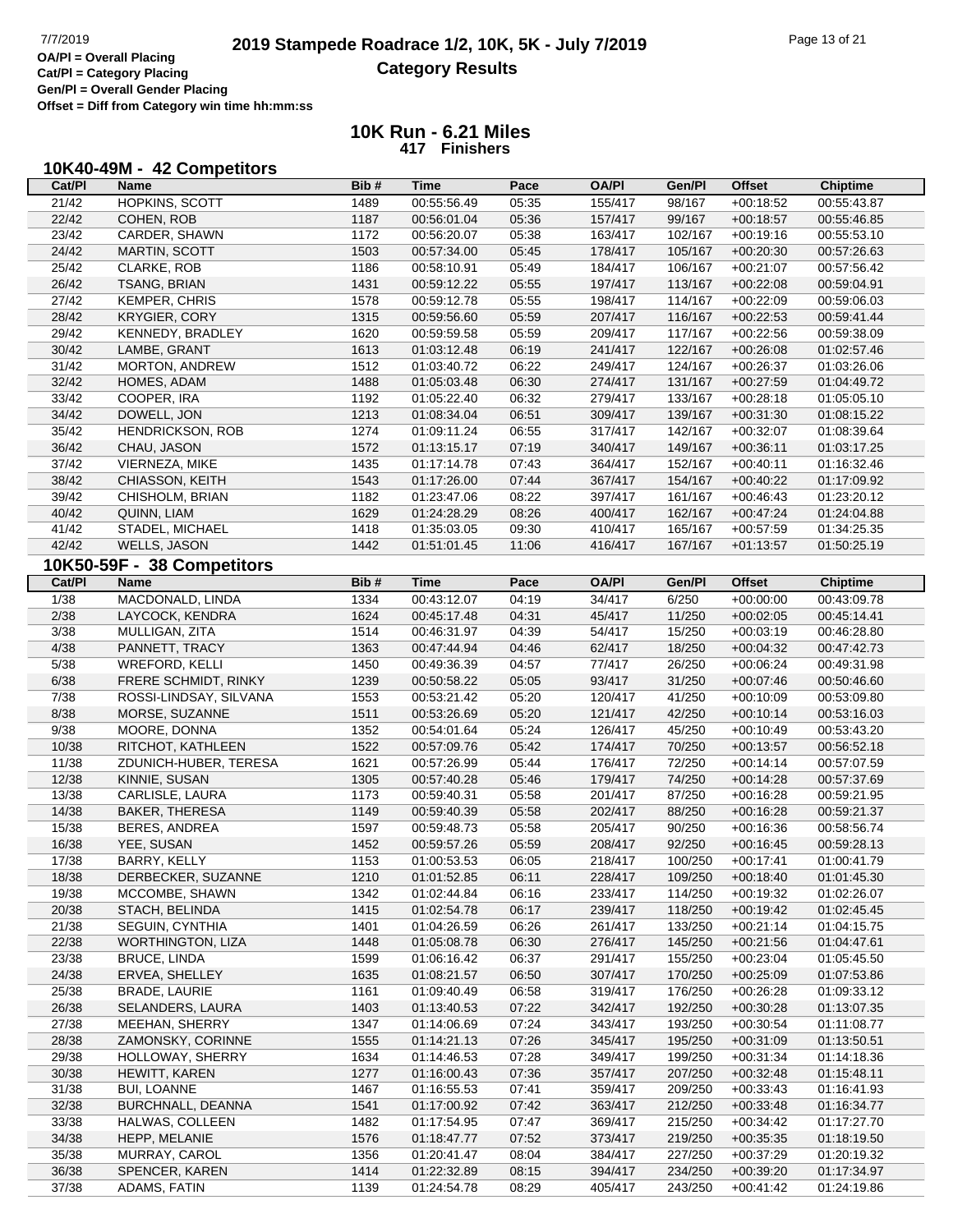## **2019 Stampede Roadrace 1/2, 10K, 5K - July 7/2019** Page 14 of 21<br> **OA/PI** = Overall Placing 2019 Stampede Roadrace 1/2, 10K, 5K - July 7/2019 **Category Results**

**Cat/Pl = Category Placing Gen/Pl = Overall Gender Placing**

**Offset = Diff from Category win time hh:mm:ss**

|                   | 10K50-59F - 38 Competitors           |              |                            |                |                    |                    |                            |                            |
|-------------------|--------------------------------------|--------------|----------------------------|----------------|--------------------|--------------------|----------------------------|----------------------------|
| Cat/Pl            | <b>Name</b>                          | Bib#         | <b>Time</b>                | Pace           | <b>OA/PI</b>       | Gen/Pl             | <b>Offset</b>              | <b>Chiptime</b>            |
| 38/38             | <b>GARSTAD, TINA</b>                 | 1561         | 01:29:11.23                | 08:55          | 407/417            | 245/250            | $+00:45:59$                | 01:28:38.01                |
|                   | 10K50-59M - 33 Competitors           |              |                            |                |                    |                    |                            |                            |
| Cat/Pl            | <b>Name</b>                          | Bib#         | <b>Time</b>                | Pace           | <b>OA/PI</b>       | Gen/Pl             | <b>Offset</b>              | <b>Chiptime</b>            |
| 1/33              | LINDLAND, KEVIN                      | 1500         | 00:39:43.47                | 03:58          | 17/417             | 15/167             | $+00:00:00$                | 00:39:42.58                |
| 2/33              | WALKER, RICHARD                      | 1593         | 00:41:18.77                | 04:07          | 26/417             | 23/167             | $+00:01:35$                | 00:41:16.56                |
| $\overline{3/33}$ | THEAL, CHRIS                         | 1427         | 00:41:54.82                | 04:11          | 30/417             | 27/167             | $+00:02:11$                | 00:41:54.67                |
| 4/33              | OLINEK, MICHAEL                      | 1359         | 00:44:26.24                | 04:26          | 42/417             | 34/167             | $+00:04:42$                | 00:44:21.32                |
| 5/33              | KNIGHT, CHARLES                      | 1309         | 00:45:23.13                | 04:32          | 47/417             | 36/167             | $+00:05:39$                | 00:45:22.68                |
| 6/33              | <b>CLARKSON, BOB</b>                 | 1560         | 00:45:42.84                | 04:34          | 49/417             | 37/167             | $+00:05:59$                | 00:45:39.57                |
| 7/33              | KINNIE, BRENT                        | 1302         | 00:48:41.22                | 04:52          | 71/417             | 49/167             | $+00:08:57$                | 00:48:38.93                |
| 8/33              | EWART, PHIL                          | 1228         | 00:50:42.36                | 05:04          | 89/417             | 59/167             | $+00:10:58$                | 00:50:13.97                |
| 9/33              | MOORE, NICK                          | 1583         | 00:51:12.29                | 05:07          | 96/417             | 65/167             | $+00:11:28$                | 00:51:09.80                |
| 10/33             | HRYCOY, CRAIG                        | 1281         | 00:51:25.42                | 05:08          | 99/417             | 68/167             | $+00:11:41$                | 00:51:21.29                |
| 11/33             | CAMPBELL, MICHAEL                    | 1170         | 00:51:42.22                | 05:10          | 102/417            | 69/167             | $+00:11:58$                | 00:51:15.95                |
| 12/33             | HALWAS, DAVID                        | 1483         | 00:53:06.18                | 05:18          | 116/417            | 77/167             | $+00:13:22$                | 00:52:38.85                |
| 13/33             | HALE BOYES, KEVIN                    | 1261         | 00:53:59.60                | 05:23          | 124/417            | 81/167             | $+00:14:16$                | 00:53:41.34                |
| 14/33             | CHAMBERS, ADRIAN                     | 1179         | 00:54:17.95                | 05:25          | 130/417            | 83/167             | $+00:14:34$                | 00:53:59.41                |
| 15/33             | ROMANO, ALBERTO                      | 1388         | 00:54:36.62                | 05:27          | 133/417            | 86/167             | $+00:14:53$                | 00:54:21.52                |
| 16/33             | MCTAVISH, BILL                       | 1509         | 00:55:09.01                | 05:30          | 142/417            | 91/167             | $+00:15:25$                | 00:54:53.36                |
| 17/33             | MCINNES, JOHN                        | 1505         | 00:55:19.53                | 05:31          | 145/417            | 94/167             | $+00:15:36$                | 00:55:14.71                |
| 18/33             | OVEREND, BILL                        | 1362         | 00:55:41.56                | 05:34          | 149/417            | 95/167             | $+00:15:58$                | 00:55:24.00                |
| 19/33             | PARNELL, PETER                       | 1516         | 00:56:18.73                | 05:37          | 162/417            | 101/167            | $+00:16:35$                | 00:56:10.60                |
| 20/33             | <b>SCHMIDT, NORM</b>                 | 1400         | 00:58:56.07                | 05:53          | 193/417            | 112/167            | $+00:19:12$                | 00:58:43.35                |
| 21/33             | STRONG, EVAN                         | 1531         | 00:59:46.55                | 05:58          | 203/417            | 115/167            | $+00:20:03$                | 00:59:34.61                |
| 22/33             | HUMBLE, ROBERT                       | 1283         | 01:02:44.86                | 06:16          | 234/417            | 120/167            | $+00:23:01$                | 01:02:26.32                |
| 23/33             | LEMON, DENNIS                        | 1323         | 01:03:31.56                | 06:21          | 244/417            | 123/167            | $+00:23:48$                | 01:03:13.60                |
| 24/33             | PATCHETT, JOHN                       | 1368         | 01:03:43.23                | 06:22          | 250/417            | 125/167            | $+00:23:59$                | 01:03:37.85                |
| 25/33             | SCOTT, BRAD                          | 1526         | 01:03:46.49                | 06:22          | 251/417            | 126/167            | $+00:24:03$                | 01:03:25.64                |
| 26/33             | CATES, NEAL                          | 1176         | 01:04:32.87                | 06:27          | 262/417            | 129/167            | $+00:24:49$                | 01:04:11.32                |
| 27/33             | REYNOLDS, BLAKE                      | 1382         | 01:05:16.16                | 06:31          | 277/417            | 132/167            | $+00:25:32$                | 01:04:52.91                |
| 28/33             | DOWNE, DAN                           | 1215         | 01:05:31.02                | 06:33          | 282/417            | 134/167            | $+00:25:47$                | 01:05:10.91                |
| 29/33             | WORTHINGTON, STEVE                   | 1449         | 01:07:47.33                | 06:46          | 302/417            | 137/167            | $+00:28:03$                | 01:07:26.30                |
| 30/33             | POLITSKY, WAYNE                      | 1374         | 01:11:12.25                | 07:07          | 329/417            | 146/167            | $+00:31:28$                | 01:10:48.24                |
| 31/33             | <b>BURCHNALL, GLENN</b>              | 1165         | 01:17:00.46                | 07:42          | 362/417            | 151/167            | $+00:37:16$                | 01:16:33.71                |
| 32/33             | PARSONS, NORMAN                      | 1367         | 01:20:41.64                | 08:04          | 385/417            | 158/167<br>160/167 | $+00:40:58$                | 01:20:19.49                |
| 33/33             | STRIPE, EDMUND                       | 1425         | 01:22:11.30                | 08:13          | 391/417            |                    | $+00:42:27$                | 01:22:02.29                |
|                   | 10K60-69F - 14 Competitors           |              |                            |                |                    |                    |                            |                            |
| Cat/PI            | <b>Name</b>                          | Bib#         | <b>Time</b>                | Pace           | <b>OA/PI</b>       | Gen/Pl             | <b>Offset</b>              | <b>Chiptime</b>            |
| 1/14              | RODGER, ANNE                         | 1387         | 00:54:16.49                | 05:25          | 129/417            | 47/250             | $+00:00:00$                | 00:54:06.03                |
| 2/14              | GIGNAC, GUYLAINE                     | 1478         | 00:55:40.30                | 05:34          | 148/417            | 54/250             | $+00:01:23$                | 00:55:34.18                |
| 3/14              | ELLIOTT, JUDITH                      | 1224         | 00:56:42.62                | 05:40          | 167/417            | 63/250             | $+00:02:26$                | 00:56:28.32                |
| 4/14              | HANTZSCH, PATRICIA                   | 1264         | 00:57:00.74                | 05:42          | 173/417            | 69/250             | $+00:02:44$                | 00:56:47.76                |
| 5/14<br>6/14      | MARSON, LINA                         | 1339         | 00:58:59.49                | 05:53          | 194/417            | 82/250             | $+00:04:43$                | 00:58:40.05                |
| 7/14              | FAIRBOURN, LILLIAN<br>MARZETTI, JOAN | 1229<br>1340 | 00:59:26.60<br>01:03:58.37 | 05:56<br>06:23 | 200/417<br>254/417 | 86/250<br>127/250  | $+00:05:10$                | 00:59:21.60<br>01:03:30.37 |
| 8/14              | HILL-VENIOT, JAN                     | 1577         |                            | 06:23          | 255/417            | 128/250            | $+00:09:41$                | 01:03:54.20                |
| 9/14              | PASIEKA, JANICE                      | 1517         | 01:03:58.75<br>01:04:04.49 | 06:24          | 258/417            | 130/250            | $+00:09:42$<br>$+00:09:48$ | 01:03:51.09                |
| 10/14             | ROBERTS, CATHY                       | 1590         | 01:06:51.43                | 06:41          | 296/417            | 160/250            | $+00:12:34$                | 01:06:22.64                |
| 11/14             | <b>BRAGER, NANCY</b>                 | 1619         | 01:11:42.34                | 07:10          | 332/417            | 185/250            | $+00:17:25$                | 01:11:35.15                |
| 12/14             | <b>BURK, CAROL</b>                   | 1600         | 01:18:49.72                | 07:52          | 374/417            | 220/250            | $+00:24:33$                | 01:18:22.01                |
| 13/14             | COMEAU, CAROL                        | 1188         | 01:24:32.09                | 08:27          | 403/417            | 241/250            | $+00:30:15$                | 01:23:50.75                |
| 14/14             | KOVACIC, BERNICE                     | 1311         | 01:24:48.52                | 08:28          | 404/417            | 242/250            | $+00:30:32$                | 01:24:29.18                |
|                   | 10K60-69M - 18 Competitors           |              |                            |                |                    |                    |                            |                            |
| Cat/PI            | Name                                 | Bib#         | <b>Time</b>                | Pace           | <b>OA/PI</b>       | Gen/Pl             | <b>Offset</b>              | <b>Chiptime</b>            |
| 1/18              | YOUNG, KEN                           | 1538         | 00:38:45.68                | 03:52          | 12/417             | 12/167             | $+00:00:00$                | 00:38:45.36                |
| 2/18              | BICKLEY, ED                          | 1464         | 00:43:57.84                | 04:23          | 40/417             | 32/167             | $+00:05:12$                | 00:43:55.55                |
| 3/18              | VANGILST, JIM                        | 1434         | 00:50:33.24                | 05:03          | 87/417             | 57/167             | $+00:11:47$                | 00:50:27.79                |
| 4/18              | <b>KEELING, JAMES</b>                | 1300         | 00:54:42.18                | 05:28          | 134/417            | 87/167             | $+00:15:56$                | 00:54:16.15                |
| 5/18              | MOORE, RANDY                         | 1584         | 00:54:51.43                | 05:29          | 138/417            | 89/167             | $+00:16:05$                | 00:54:24.60                |
| 6/18              | MCLEOD, RICK                         | 1507         | 00:55:08.21                | 05:30          | 141/417            | 90/167             | $+00:16:22$                | 00:54:57.12                |